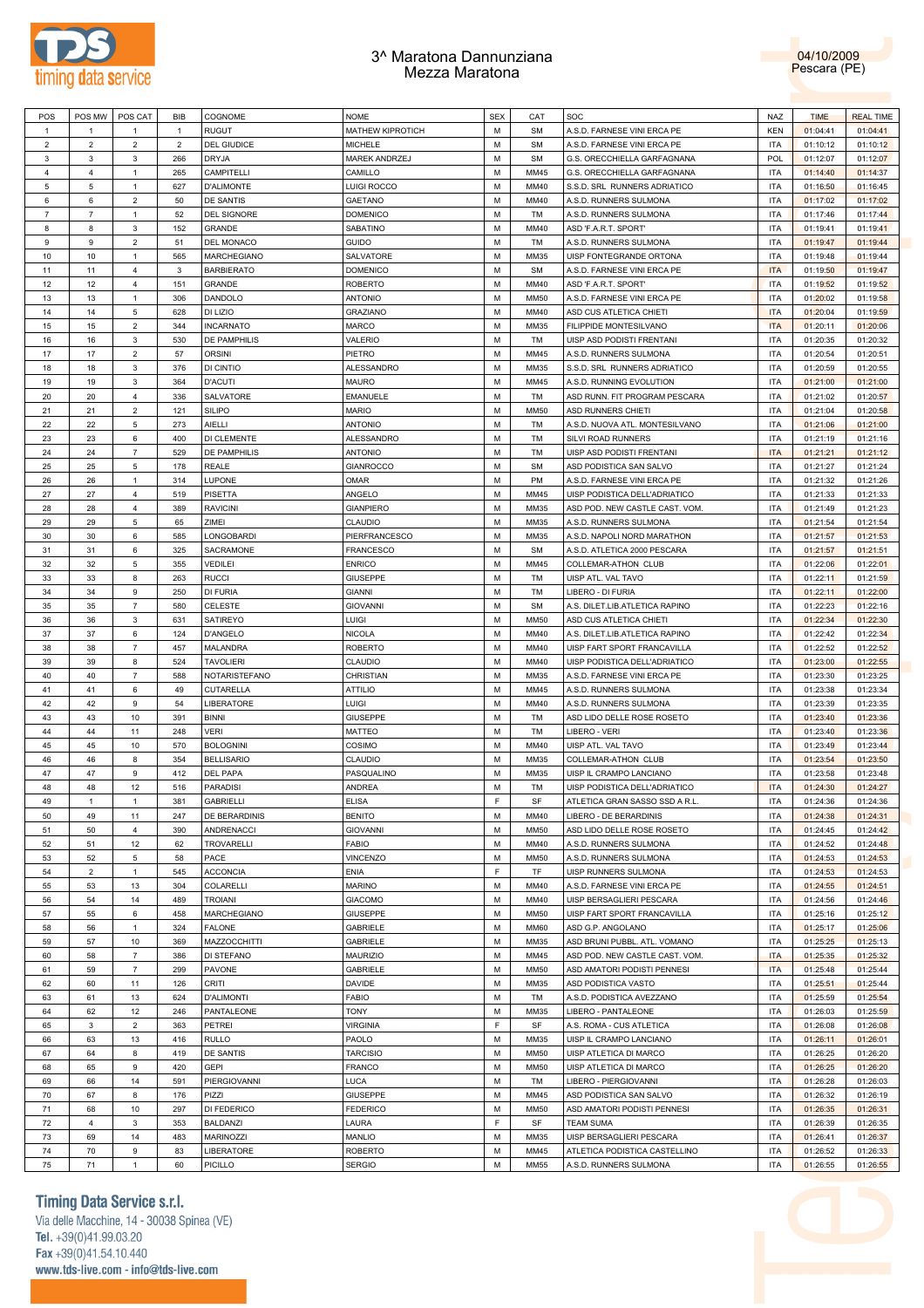



| POS | POS MW         | POS CAT        | <b>BIB</b>     | COGNOME            | <b>NOME</b>        | <b>SEX</b> | CAT         | SOC                            | <b>NAZ</b> | <b>TIME</b> | <b>REALTIME</b> |
|-----|----------------|----------------|----------------|--------------------|--------------------|------------|-------------|--------------------------------|------------|-------------|-----------------|
|     |                |                |                |                    |                    |            |             |                                |            |             |                 |
| 76  | 72             | 15             | 568            | <b>IANNUCCI</b>    | PASQUALE           | M          | TM          | UISP MELAVERDE ORTONA          | <b>ITA</b> | 01:26:55    | 01:26:49        |
| 77  | 73             | 15             | 504            | DI BATTISTA        | <b>MAURO</b>       | M          | MM35        | UISP PODISTICA DELL'ADRIATICO  | <b>ITA</b> | 01:27:00    | 01:26:44        |
| 78  | 74             | 11             | 619            | <b>GRANITO</b>     | <b>MARIO</b>       | M          | MM50        | UISP FIDAS PESCARA             | <b>ITA</b> | 01:27:03    | 01:26:56        |
| 79  | 75             | 16             | 596            | DI LORETO          | <b>ANTONIO</b>     | М          | MM35        | UISP TOCCO RUNNER              | <b>ITA</b> | 01:27:05    | 01:26:48        |
|     | 76             |                |                | <b>D'ALICANDRO</b> | <b>TOMMASO</b>     | M          | <b>MM50</b> |                                | <b>ITA</b> | 01:27:07    | 01:26:47        |
| 80  |                | 12             | 560            |                    |                    |            |             | UISP FONTEGRANDE ORTONA        |            |             |                 |
| 81  | 77             | 10             | 309            | DI CARLO           | <b>GIUSEPPE</b>    | M          | MM45        | A.S.D. FARNESE VINI ERCA PE    | <b>ITA</b> | 01:27:17    | 01:27:13        |
| 82  | 78             | 13             | 33             | ODDI               | <b>GIACOMO</b>     | М          | MM50        | ASD OPOA TEAM RUNNING TRASACCO | <b>ITA</b> | 01:27:22    | 01:27:14        |
| 83  | 79             | 16             | 466            | SANTALUCIA         | <b>MICHELE</b>     | M          | TM          | UISP FART SPORT FRANCAVILLA    | <b>ITA</b> | 01:27:26    | 01:27:16        |
| 84  | 80             | 15             | 214            | DI MAGGIO          | <b>ANTONIO</b>     | M          | MM40        | A.S. PEGASO                    | <b>ITA</b> | 01:27:27    | 01:27:18        |
|     |                |                |                |                    |                    |            |             |                                |            |             |                 |
| 85  | 81             | 17             | 1073           | <b>GRASSI</b>      | <b>ALESSIO</b>     | M          | TM          | LIBERO - GRASSI                | <b>ITA</b> | 01:27:31    | 01:27:17        |
| 86  | 82             | $\overline{2}$ | 48             | CAVASINNI          | LINO               | М          | MM55        | A.S.D. RUNNERS SULMONA         | <b>ITA</b> | 01:27:32    | 01:27:27        |
| 87  | 83             | 11             | 53             | DI SANZA           | ORESTE             | М          | MM45        | A.S.D. RUNNERS SULMONA         | <b>ITA</b> | 01:27:33    | 01:27:28        |
| 88  | 84             | $\overline{2}$ | 268            | <b>IANNANTUONI</b> | LEONARDO           | M          | <b>MM60</b> | GINN.MONZESE FORTI E LIBERI    | <b>ITA</b> | 01:27:34    | 01:27:32        |
| 89  | 85             | 16             | 191            | <b>GIANSANTE</b>   | PIETRO             | М          | MM40        | FCI MTB SCANNO                 | <b>ITA</b> | 01:27:43    | 01:27:32        |
|     |                |                |                |                    |                    |            |             |                                |            |             |                 |
| 90  | 86             | $\mathbf{1}$   | 91             | D'ALESSANDRO       | GIANCARLO          | М          | MM65        | ASD CUS ATLETICA CHIETI        | <b>ITA</b> | 01:27:48    | 01:27:44        |
| 91  | 87             | 8              | 160            | <b>AQUILINO</b>    | SALVATORE          | M          | <b>SM</b>   | ASD PODISTICA SAN SALVO        | <b>ITA</b> | 01:27:54    | 01:27:49        |
| 92  | 88             | 17             | 168            | <b>D'ALOISIO</b>   | MAURIZIO           | M          | MM40        | ASD PODISTICA SAN SALVO        | <b>ITA</b> | 01:28:04    | 01:27:59        |
| 93  | 89             | 3              | 587            | <b>RUBIN</b>       | <b>GIANNI</b>      | M          | MM55        | ATL. FOREDIL MACCHINE PADOVA   | <b>ITA</b> | 01:28:21    | 01:28:12        |
|     |                |                |                |                    |                    |            |             |                                |            |             |                 |
| 94  | 90             | 18             | 82             | SANTOPUOLI         | LUCA               | M          | MM40        | PODISTICA AVIS CAMPOBASSO      | <b>ITA</b> | 01:28:23    | 01:28:11        |
| 95  | 91             | 19             | 93             | <b>MORESCO</b>     | <b>ANDREA</b>      | М          | MM40        | ASD CUS ATLETICA CHIETI        | <b>ITA</b> | 01:28:29    | 01:28:18        |
| 96  | 92             | 9              | 382            | <b>POMPEI</b>      | ANDREA             | M          | <b>SM</b>   | ATLETICA GRAN SASSO SSD A R.L  | <b>ITA</b> | 01:28:36    | 01:28:31        |
| 97  | 93             | 18             | 13             | <b>ASCI</b>        | ALESSANDRO         | M          | TM          | ASD PODISTICA LUCO DEI MARSI   | <b>ITA</b> | 01:28:39    | 01:28:31        |
| 98  | 94             | 14             | 134            | <b>VARRENTI</b>    | <b>BERARDINO</b>   | М          | <b>MM50</b> | ASD IL QUERCIONE               | <b>ITA</b> | 01:28:40    | 01:28:12        |
|     |                |                |                |                    |                    |            |             |                                |            |             |                 |
| 99  | 95             | 19             | 107            | DI FONZO           | PIERPAOLO          | M          | TM          | ASD RUNNERS CHIETI             | <b>ITA</b> | 01:28:41    | 01:28:41        |
| 100 | 96             | 17             | 463            | <b>PATRIZI</b>     | <b>GIANLUCA</b>    | M          | MM35        | UISP FART SPORT FRANCAVILLA    | <b>ITA</b> | 01:28:42    | 01:28:30        |
| 101 | 97             | 18             | 609            | <b>MAIORANI</b>    | LUCA               | M          | MM35        | ASD LIDO DELLE ROSE ROSETO     | <b>ITA</b> | 01:28:42    | 01:28:32        |
| 102 | 98             | 15             | 185            | PALUZZI            | LUIGI              | M          | MM50        | ASD SAN PAOLO VILLA REALE      | <b>ITA</b> | 01:28:44    | 01:28:33        |
|     |                |                |                |                    |                    |            |             |                                |            |             |                 |
| 103 | 99             | 12             | 44             | <b>FERNICOLA</b>   | FRANCESCO          | M          | MM45        | ASD ATLETICA ABRUZZO L'AQUILA  | <b>ITA</b> | 01:28:46    | 01:28:41        |
| 104 | 100            | 20             | 403            | QUATRACCIONI       | MAURIZIO           | M          | MM40        | ASD COLOGNA SPIAGGIA           | <b>ITA</b> | 01:28:47    | 01:28:39        |
| 105 | 101            | 19             | 67             | MASTRELLA          | <b>NICOLA</b>      | М          | MM35        | ASD ECOMARATONA DEI MARSI      | <b>ITA</b> | 01:28:51    | 01:28:40        |
| 106 | 102            | 16             | 339            | CAPANNA            | PINO               | М          | <b>MM50</b> | FILIPPIDE MONTESILVANO         | <b>ITA</b> | 01:28:55    | 01:28:34        |
|     |                |                |                |                    |                    |            |             |                                |            |             |                 |
| 107 | 103            | 17             | 378            | DI GREGORIO        | PIETRO             | М          | MM50        | ASD RUNNERS SAN NICOLO'        | <b>ITA</b> | 01:29:03    | 01:28:55        |
| 108 | 104            | 20             | 352            | <b>TOMEI</b>       | DANILO             | M          | MM35        | LET'S RUN FOR SOLIDARITY       | <b>ITA</b> | 01:29:05    | 01:28:38        |
| 109 | 105            | 21             | 326            | CAVUTI             | SAVINO             | M          | MM40        | ASD RUNN. FIT PROGRAM PESCARA  | <b>ITA</b> | 01:29:08    | 01:29:00        |
| 110 | 106            | 21             | 414            | <b>MICOLUCCI</b>   | <b>DAVIDE</b>      | M          | MM35        | UISP IL CRAMPO LANCIANO        | <b>ITA</b> | 01:29:09    | 01:28:41        |
|     |                | 22             |                |                    |                    | M          |             |                                | <b>ITA</b> |             |                 |
| 111 | 107            |                | 335            | <b>RIDOLFI</b>     | CHRISTIAN          |            | MM35        | ASD RUNN. FIT PROGRAM PESCARA  |            | 01:29:12    | 01:29:07        |
| 112 | 108            | 23             | 401            | FABBIANI           | <b>PIERGIORGIO</b> | M          | MM35        | SILVI ROAD RUNNERS             | <b>ITA</b> | 01:29:15    | 01:29:04        |
| 113 | 109            | 22             | 319            | <b>SCAVINI</b>     | DANIELE            | М          | MM40        | A.S.D. FARNESE VINI ERCA PE    | <b>ITA</b> | 01:29:16    | 01:29:06        |
| 114 | 110            | 24             | 159            | LOTITO             | <b>NICOLA</b>      | М          | MM35        | ASD ATLETICA FOSSACESIA        | <b>ITA</b> | 01:29:24    | 01:28:47        |
| 115 | $\overline{5}$ | 1              | 630            | CAPODICASA         | CHIARA             | F          | PF          | UISP TOCCO RUNNER              | <b>ITA</b> | 01:29:28    | 01:29:24        |
|     |                |                |                |                    |                    |            |             |                                |            |             |                 |
| 116 | 111            | $\overline{4}$ | 63             | VALERI             | <b>TOMMASO</b>     | M          | MM55        | A.S.D. RUNNERS SULMONA         | <b>ITA</b> | 01:29:28    | 01:29:22        |
| 117 | 112            | 23             | 64             | <b>VERROCCHI</b>   | <b>GIANNI</b>      | M          | MM40        | A.S.D. RUNNERS SULMONA         | <b>ITA</b> | 01:29:29    | 01:29:24        |
| 118 | 113            | 18             | 163            | <b>BRINDISI</b>    | LUIGI              | М          | MM50        | ASD PODISTICA SAN SALVO        | <b>ITA</b> | 01:29:30    | 01:29:24        |
| 119 | 114            | 24             | 148            | <b>ORSATTI</b>     | <b>GIOVANNI</b>    | M          | MM40        | ASD G.P. LA SORGENTE           | <b>ITA</b> | 01:29:34    | 01:29:26        |
| 120 | 115            | 25             | 398            | <b>TANCREDI</b>    | <b>GIANLUCA</b>    | M          | MM35        | ASD LIDO DELLE ROSE ROSETO     | <b>ITA</b> | 01:29:36    | 01:29:20        |
|     |                |                |                |                    |                    |            |             |                                |            |             |                 |
| 121 | 116            | 19             | 473            | CHIULLI            | ENZO               | М          | MM50        | UISP BERSAGLIERI PESCARA       | <b>ITA</b> | 01:29:39    | 01:29:39        |
| 122 | 117            | 20             | 474            | D'AGOSTINO         | <b>JHONNI</b>      | М          | TM          | UISP BERSAGLIERI PESCARA       | <b>ITA</b> | 01:29:40    | 01:29:40        |
| 123 | 118            | 26             | 471            | VERNA              | ALESSANDRO         | М          | MM35        | UISP FART SPORT FRANCAVILLA    | <b>ITA</b> | 01:29:43    | 01:29:38        |
| 124 | 119            | $\mathbf{5}$   | 68             | COLAIANNI          | SCIPIONE           | M          | <b>MM55</b> | <b>CUS BARI</b>                | ITA        | 01:29:45    | 01:29:41        |
|     |                |                |                |                    |                    |            |             | UISP BERSAGLIERI PESCARA       | <b>ITA</b> |             |                 |
| 125 | 120            | 13             | 482            | LORITO             | <b>ROBERTO</b>     | М          | MM45        |                                |            | 01:29:48    | 01:29:48        |
| 126 | 121            | 25             | 362            | ARIOLLI            | <b>GIOVANNI</b>    | М          | MM40        | C. MAGISTRATI CORTE DEI CONTI  | <b>ITA</b> | 01:29:51    | 01:29:45        |
| 127 | 122            | 26             | 507            | DI MECO            | <b>GIANNI</b>      | М          | MM40        | UISP PODISTICA DELL'ADRIATICO  | <b>ITA</b> | 01:30:02    | 01:29:45        |
| 128 | 123            | 14             | 119            | <b>RULLO</b>       | <b>FERDINANDO</b>  | М          | MM45        | ASD RUNNERS CHIETI             | <b>ITA</b> | 01:30:24    | 01:30:16        |
| 129 | 124            | 20             | 227            | <b>TARULLO</b>     | DANIELE            | М          | MM50        | LIBERO - TARULLO               | <b>ITA</b> | 01:30:26    | 01:30:16        |
|     |                |                |                |                    |                    |            |             |                                |            |             |                 |
| 130 | 125            | $\overline{2}$ | 231            | PAONI              | ANDREA             | М          | PM          | LIBERO - PAONI                 | <b>ITA</b> | 01:30:36    | 01:30:27        |
| 131 | 126            | 21             | 171            | <b>GABRIELE</b>    | <b>TOMMASO</b>     | М          | MM50        | ASD PODISTICA SAN SALVO        | <b>ITA</b> | 01:30:41    | 01:30:38        |
| 132 | 127            | 27             | 448            | DI GREGORIO        | CLAUDIO            | М          | MM35        | UISP FART SPORT FRANCAVILLA    | <b>ITA</b> | 01:30:42    | 01:30:30        |
| 133 | 128            | 28             | 205            | CRUCIANO           | <b>MARIO</b>       | М          | MM35        | PODISTICA SANNICANDRO          | <b>ITA</b> | 01:30:50    | 01:30:28        |
| 134 | 129            | 15             | 518            | PETRACCIA          | <b>MARCO</b>       | М          | MM45        | UISP PODISTICA DELL'ADRIATICO  | <b>ITA</b> | 01:30:52    | 01:30:34        |
|     |                |                |                |                    |                    |            |             |                                |            |             |                 |
| 135 | 130            | 16             | 614            | ASSOGNA            | CARLO              | М          | MM45        | UISP PODISTICA DELL'ADRIATICO  | <b>ITA</b> | 01:30:53    | 01:30:35        |
| 136 | 131            | 21             | 442            | <b>BEDORI</b>      | STEFANO            | М          | TM          | UISP FART SPORT FRANCAVILLA    | <b>ITA</b> | 01:30:55    | 01:30:44        |
| 137 | 132            | 17             | 450            | DI VIRGILIO        | <b>ENRICO</b>      | М          | MM45        | UISP FART SPORT FRANCAVILLA    | <b>ITA</b> | 01:30:58    | 01:30:45        |
| 138 | 133            | 6              | 47             | <b>BOLEA</b>       | <b>MICHELE</b>     | М          | MM55        | A.S.D. RUNNERS SULMONA         | <b>ITA</b> | 01:31:03    | 01:31:03        |
| 139 | 134            | 18             | 129            | <b>FABRIZIO</b>    | LUCIANO            | М          | MM45        | ASD PODISTICA VASTO            | <b>ITA</b> | 01:31:22    | 01:31:16        |
|     |                |                |                |                    |                    |            |             |                                |            |             |                 |
| 140 | 135            | 19             | 28             | LANCIA             | <b>VINCENZO</b>    | М          | MM45        | ASD OPOA TEAM RUNNING TRASACCO | <b>ITA</b> | 01:31:36    | 01:31:24        |
| 141 | 136            | 20             | 125            | AVANTAGGIATO       | <b>ROSARIO</b>     | М          | MM45        | ASD PODISTICA VASTO            | <b>ITA</b> | 01:31:39    | 01:31:12        |
| 142 | 137            | 27             | 14             | <b>BALDASSARRE</b> | <b>GUIDO</b>       | М          | MM40        | ASD PODISTICA LUCO DEI MARSI   | <b>ITA</b> | 01:31:41    | 01:31:33        |
| 143 | 138            | 21             | 511            | <b>GIANSANTE</b>   | <b>VIRGINIO</b>    | М          | MM45        | UISP PODISTICA DELL'ADRIATICO  | <b>ITA</b> | 01:31:42    | 01:31:24        |
|     |                |                |                |                    |                    |            |             |                                |            |             |                 |
| 144 | 139            | 22             | 497            | ASSOGNA            | ADELMO             | М          | MM45        | UISP PODISTICA DELL'ADRIATICO  | <b>ITA</b> | 01:31:43    | 01:31:24        |
| 145 | 140            | 23             | 12             | <b>D'ANDREA</b>    | RENZO              | М          | MM45        | A.S.D. USA S.CLUB AVEZZANO     | <b>ITA</b> | 01:31:43    | 01:31:39        |
| 146 | 141            | 29             | 101            | <b>CIASCHETTI</b>  | <b>GIORGIO</b>     | М          | MM35        | ASD RUNNERS CHIETI             | <b>ITA</b> | 01:31:53    | 01:31:47        |
| 147 | 142            | 28             | 223            | DE MASI            | <b>MASSIMO</b>     | М          | MM40        | LIBERO - DE MASI               | <b>ITA</b> | 01:31:54    | 01:31:48        |
|     |                |                |                |                    |                    |            |             |                                |            |             |                 |
| 148 | 143            | 22             | 569            | <b>MARIANI</b>     | <b>DOMENICO</b>    | М          | TM          | UISP FARNESE VINI              | <b>ITA</b> | 01:31:54    | 01:31:37        |
| 149 | 144            | $\overline{7}$ | 112            | <b>FEDERICO</b>    | <b>MARIO</b>       | М          | MM55        | ASD RUNNERS CHIETI             | <b>ITA</b> | 01:31:56    | 01:31:50        |
| 150 | 145            | 29             | 417            | SALEM              | KHALED             | М          | MM40        | UISP IL CRAMPO LANCIANO        | <b>ITA</b> | 01:31:58    | 01:31:47        |
| 151 | 146            | 24             | $\overline{7}$ | QUINZI             | <b>VITTORIANO</b>  | М          | MM45        | POL. PORTO 85                  | <b>ITA</b> | 01:31:59    | 01:31:41        |
|     |                |                |                |                    |                    |            |             |                                |            |             |                 |

# **Timing Data Service s.r.l.**

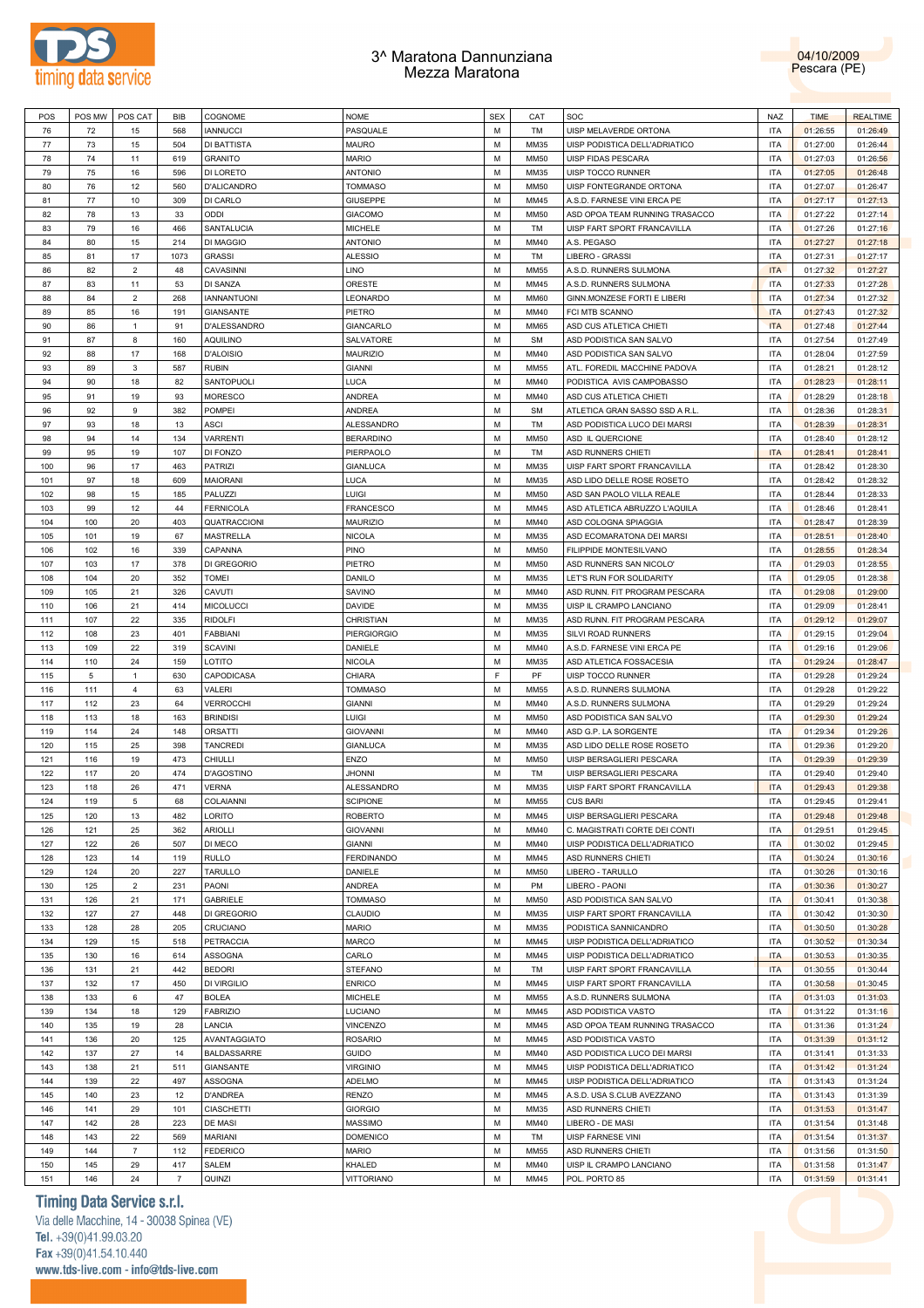



| POS | POS MW         | POS CAT        | <b>BIB</b> | COGNOME            | <b>NOME</b>          | <b>SEX</b> | CAT         | SOC                            | NAZ        | <b>TIME</b> | <b>REALTIME</b> |
|-----|----------------|----------------|------------|--------------------|----------------------|------------|-------------|--------------------------------|------------|-------------|-----------------|
| 152 | 147            | 23             | 188        | <b>RIZZO</b>       | <b>GIANLUCA</b>      | M          | TM          | CSI G.S. CERVETERI RUNNERS     | <b>ITA</b> | 01:32:01    | 01:31:52        |
| 153 | 148            | 25             | 46         | <b>BASILE</b>      | FRANCO               | М          | MM45        | A.S.D. RUNNERS SULMONA         | <b>ITA</b> | 01:32:07    | 01:32:00        |
| 154 | 149            | 30             | 533        | <b>FALCO</b>       | PAOLO                | М          | MM40        | <b>UISP RUNNERS CHIETI</b>     | <b>ITA</b> | 01:32:19    | 01:32:04        |
| 155 | 150            | 22             | 173        | <b>MARIANI</b>     | ARNALDO              | М          | <b>MM50</b> | ASD PODISTICA SAN SALVO        | <b>ITA</b> | 01:32:19    | 01:32:11        |
|     |                | 26             | 361        | <b>MORMILE</b>     | ARMANDO              | M          | MM45        | G.S. CAT SPORT ROMA            | <b>ITA</b> |             |                 |
| 156 | 151            |                |            |                    |                      |            |             |                                |            | 01:32:27    | 01:32:21        |
| 157 | 152            | 31             | 455        | LEONELLI           | <b>NICOLA</b>        | M          | MM40        | UISP FART SPORT FRANCAVILLA    | <b>ITA</b> | 01:32:27    | 01:32:19        |
| 158 | 153            | 32             | 543        | <b>MELIDEO</b>     | GABRIELE             | M          | MM40        | ACLI MANOPPELLO SOGEDA         | <b>ITA</b> | 01:32:29    | 01:32:14        |
| 159 | 154            | 23             | 532        | SPADANO            | <b>DOMENICO</b>      | M          | <b>MM50</b> | UISP ASD PODISTI FRENTANI      | <b>ITA</b> | 01:32:30    | 01:32:21        |
| 160 | 155            | 3              | 468        | <b>SURRICCHIO</b>  | <b>MARIO</b>         | M          | <b>MM60</b> | UISP FART SPORT FRANCAVILLA    | <b>ITA</b> | 01:32:32    | 01:32:29        |
| 161 | 156            | 27             | 577        | <b>TRINCHINI</b>   | NATALINO             | M          | MM45        | ASD PODISTICA LUCO DEI MARSI   | <b>ITA</b> | 01:32:33    | 01:32:25        |
| 162 | 157            | 33             | 396        | <b>RUGGIERI</b>    | <b>DOMENICO</b>      | M          | MM40        | ASD LIDO DELLE ROSE ROSETO     | <b>ITA</b> | 01:32:37    | 01:32:27        |
| 163 | 158            | 34             | 15         | COCCIA             | <b>ASCENZO</b>       | М          | MM40        | ASD PODISTICA LUCO DEI MARSI   | <b>ITA</b> | 01:32:40    | 01:32:32        |
| 164 | 159            | 35             | 243        | DI MATTEO          | PIERLUIGI            | M          | MM40        | LIBERO - DI MATTEO             | <b>ITA</b> | 01:32:46    | 01:32:38        |
| 165 | 160            | 4              | 98         | <b>BUCCI</b>       | QUINTINO             | М          | <b>MM60</b> | ASD RUNNERS CHIETI             | <b>ITA</b> | 01:32:52    | 01:32:52        |
| 166 | 161            | 24             | 485        | PAGNATELLI         | <b>ALFREDO</b>       | М          | <b>MM50</b> | UISP BERSAGLIERI PESCARA       | <b>ITA</b> | 01:32:59    | 01:32:34        |
| 167 | 162            | 36             | 579        | DI FEDERICO        | <b>MARIO</b>         | М          | MM40        | LIBERO - DI FEDERICO           | <b>ITA</b> | 01:33:01    | 01:32:54        |
| 168 | 163            | 37             | 89         | DI GIOIA           | <b>ANNUNZIO</b>      | M          | MM40        | ATLETICA MOLISE AMATORI        | <b>ITA</b> | 01:33:04    | 01:32:57        |
|     |                |                |            |                    |                      |            |             |                                |            |             |                 |
| 169 | 164            | 24             | 407        | <b>MASCIOLI</b>    | <b>FEDERICO</b>      | М          | TM          | TRIATHLON PESCARA              | <b>ITA</b> | 01:33:06    | 01:32:53        |
| 170 | 165            | 38             | 444        | <b>COLETTI</b>     | <b>RICCARDO</b>      | M          | MM40        | UISP FART SPORT FRANCAVILLA    | <b>ITA</b> | 01:33:26    | 01:33:16        |
| 171 | 166            | 39             | 546        | CAVALLARO          | <b>STEFANO</b>       | M          | MM40        | UISP RUNNERS SULMONA           | <b>ITA</b> | 01:33:26    | 01:33:19        |
| 172 | 167            | 28             | 74         | <b>RINALDI</b>     | SABINO               | M          | MM45        | A.S.D.ASOPICO RUNNER BARI      | <b>ITA</b> | 01:33:26    | 01:33:13        |
| 173 | 168            | $\mathbf{1}$   | 338        | <b>D'ALANNO</b>    | <b>GABRIELE</b>      | М          | <b>MM70</b> | ASD RUNNERS CEPAGATTI          | <b>ITA</b> | 01:33:27    | 01:33:24        |
| 174 | 169            | 25             | 595        | SCOCCO             | <b>DINO</b>          | М          | TM          | ASD 'F.A.R.T. SPORT            | <b>ITA</b> | 01:33:30    | 01:33:27        |
| 175 | 170            | $\mathbf{1}$   | 534        | <b>TORACCHIO</b>   | <b>GIANMARCO</b>     | М          | AM          | UISP RUNNERS CHIETI            | <b>ITA</b> | 01:33:36    | 01:33:13        |
| 176 | 171            | 25             | 113        | <b>MARRONE</b>     | CLAUDIO              | M          | <b>MM50</b> | ASD RUNNERS CHIETI             | <b>ITA</b> | 01:33:37    | 01:33:27        |
| 177 | 172            | 29             | 100        | CANDELORO          | CLAUDIO              | М          | MM45        | ASD RUNNERS CHIETI             | <b>ITA</b> | 01:33:38    | 01:33:28        |
| 178 | 173            | 10             | 167        | D'ALESSANDRO       | MARCO                | М          | <b>SM</b>   | ASD PODISTICA SAN SALVO        | <b>ITA</b> | 01:33:39    | 01:33:25        |
|     |                |                |            |                    |                      |            |             |                                |            |             |                 |
| 179 | 174            | 30             | 56         | ORFANELLI          | <b>ALFONSO</b>       | М          | MM45        | A.S.D. RUNNERS SULMONA         | <b>ITA</b> | 01:33:44    | 01:33:36        |
| 180 | 175            | 40             | 621        | <b>MASULLI</b>     | <b>MICHELE</b>       | М          | MM40        | A.S.D. NUOVA ATL. MONTESILVANO | <b>ITA</b> | 01:33:58    | 01:33:34        |
| 181 | 176            | 41             | 453        | <b>GIANGIACOMO</b> | MARCO                | М          | MM40        | UISP FART SPORT FRANCAVILLA    | <b>ITA</b> | 01:34:02    | 01:33:50        |
| 182 | 177            | 26             | 332        | <b>FARANO</b>      | <b>NICOLA</b>        | M          | <b>MM50</b> | ASD RUNN. FIT PROGRAM PESCARA  | <b>ITA</b> | 01:34:04    | 01:33:50        |
| 183 | 178            | 26             | 78         | ZAVARELLA          | <b>GIULIANO YURI</b> | М          | TM          | A.S.D.ASOPICO RUNNER BARI      | <b>ITA</b> | 01:34:05    | 01:33:53        |
| 184 | 6              | $\mathbf{1}$   | 181        | CILLI              | LUISA                | F          | <b>MF40</b> | ASD SAN PAOLO VILLA REALE      | <b>ITA</b> | 01:34:07    | 01:33:58        |
| 185 | 179            | 27             | 32         | <b>MONTANARO</b>   | <b>GIUSEPPE</b>      | М          | TM          | ASD OPOA TEAM RUNNING TRASACCO | <b>ITA</b> | 01:34:11    | 01:34:03        |
| 186 | 180            | 27             | 384        | DEL PAPA           | FRANCO               | М          | <b>MM50</b> | ASD POD. NEW CASTLE CAST. VOM. | <b>ITA</b> | 01:34:12    | 01:33:44        |
| 187 | 181            | 42             | 327        | DE FLAVIIS         | PIERO                | М          | MM40        | ASD RUNN. FIT PROGRAM PESCARA  | <b>ITA</b> | 01:34:16    | 01:33:56        |
| 188 | 182            | 43             | 629        | MELE               | <b>RENZO</b>         | M          | MM40        | UISP FART SPORT FRANCAVILLA    | <b>ITA</b> | 01:34:18    | 01:34:07        |
|     |                |                |            |                    |                      | М          |             |                                |            |             |                 |
| 189 | 183            | 31             | 601        | DI RITO            | PAOLO                |            | MM45        | UISP TOCCO RUNNER              | <b>ITA</b> | 01:34:19    | 01:34:00        |
| 190 | 184            | 28             | 161        | <b>BOLOGNESE</b>   | <b>ROMANO</b>        | М          | <b>MM50</b> | ASD PODISTICA SAN SALVO        | <b>ITA</b> | 01:34:19    | 01:34:11        |
| 191 | 185            | 8              | 219        | DE SIMONE          | RAFFAELE             | М          | <b>MM55</b> | ATLETICA AGNONE                | <b>ITA</b> | 01:34:37    | 01:34:33        |
| 192 | 186            | 32             | 189        | CARANFA            | <b>CESIDIO</b>       | М          | MM45        | FCI MTB SCANNO                 | <b>ITA</b> | 01:34:41    | 01:34:29        |
| 193 | 187            | 30             | 137        | <b>DELL'ATTI</b>   | <b>IVAN</b>          | М          | MM35        | ASD US ACLI MARATHON IMPERIAL  | <b>ITA</b> | 01:34:47    | 01:34:25        |
| 194 | 188            | 9              | 80         | <b>IRACE</b>       | <b>BRUNO</b>         | M          | MM55        | <b>TERMOLI ATHLETICS</b>       | <b>ITA</b> | 01:34:52    | 01:34:48        |
| 195 | 189            | 10             | 313        | LATTANZIO          | <b>MARIO VALTER</b>  | M          | <b>MM55</b> | A.S.D. FARNESE VINI ERCA PE    | <b>ITA</b> | 01:34:57    | 01:34:51        |
| 196 | 190            | 44             | 8          | <b>GAMMIERI</b>    | ETTORE               | M          | MM40        | NUOVA POD. CENTOBUCHI          | <b>ITA</b> | 01:35:00    | 01:34:42        |
| 197 | 191            | 29             | 9          | <b>NOVELLI</b>     | PIO EUGENIO          | M          | MM50        | NUOVA POD. CENTOBUCHI          | <b>ITA</b> | 01:35:00    | 01:34:43        |
| 198 | 192            | 31             | 187        | LERZA              | MASSIMILIANO         | М          | MM35        | A.S.D. TRIBU' FRENTANA         | <b>ITA</b> | 01:35:09    | 01:34:58        |
| 199 | 193            | 32             | 293        | WADE               | <b>GRAZIANO</b>      | М          | MM35        | A.S.D. NUOVA ATL. MONTESILVANO | <b>ITA</b> | 01:35:14    | 01:34:50        |
|     |                | 33             |            |                    |                      | M          |             |                                |            |             |                 |
| 200 | 194            |                | 218        | <b>FLORIO</b>      | <b>MATTEO</b>        |            | MM35        | A.S.D. CLUB ATL. SAN NICANDRO  | <b>ITA</b> | 01:35:39    | 01:35:15        |
| 201 | 195            | 30             | 537        | D'ALESSANDRO       | MASSIMO              | М          | MM50        | ACLI MANOPPELLO SOGEDA         | <b>ITA</b> | 01:35:41    | 01:35:18        |
| 202 | 196            | 33             | 341        | <b>DA FERMO</b>    | MARCO                | М          | MM45        | FILIPPIDE MONTESILVANO         | <b>ITA</b> | 01:35:44    | 01:35:22        |
| 203 | 197            | 34             | 388        | PAOLONE            | <b>GIANNI</b>        | М          | MM35        | ASD POD. NEW CASTLE CAST. VOM. | <b>ITA</b> | 01:35:46    | 01:35:20        |
| 204 | 198            | 34             | 30         | LOBENE             | <b>FABRIZIO</b>      | М          | MM45        | ASD OPOA TEAM RUNNING TRASACCO | <b>ITA</b> | 01:35:51    | 01:35:21        |
| 205 | 199            | 35             | 267        | <b>MACCHIETTI</b>  | <b>STEFANO</b>       | М          | MM45        | UISP - TERNI                   | <b>ITA</b> | 01:35:56    | 01:35:34        |
| 206 | 200            | 36             | 202        | <b>GRIFA</b>       | <b>MICHELE</b>       | М          | MM45        | ATL. PADRE PIO S. G. ROTONDO   | <b>ITA</b> | 01:35:58    | 01:35:55        |
| 207 | $\overline{7}$ | $\overline{2}$ | 618        | DI BENEDETTO       | <b>CECILIA</b>       | F.         | TF          | UISP FIDAS PESCARA             | <b>ITA</b> | 01:36:02    | 01:35:52        |
| 208 | 201            | 45             | 180        | <b>ANTENUCCI</b>   | PAOLO                | М          | MM40        | ASD SAN PAOLO VILLA REALE      | ITA        | 01:36:02    | 01:35:53        |
| 209 | 202            | 35             | 133        | <b>FLOCCO</b>      | <b>NEVIO</b>         | М          | MM35        | ASD IL QUERCIONE               | <b>ITA</b> | 01:36:03    | 01:35:33        |
|     |                |                |            |                    |                      |            |             |                                |            |             |                 |
| 210 | 203            | 28             | 337        | CASCINO            | <b>GIANLUCA</b>      | М          | TM          | ASD RUNNERS CEPAGATTI          | ITA        | 01:36:06    | 01:35:53        |
| 211 | 204            | 31             | 34         | <b>OTTAVIANI</b>   | <b>LIBERATO</b>      | М          | <b>MM50</b> | ASD OPOA TEAM RUNNING TRASACCO | <b>ITA</b> | 01:36:06    | 01:35:54        |
| 212 | 205            | 37             | 538        | <b>DE PETRIS</b>   | <b>GIOVANNI</b>      | М          | MM45        | ACLI MANOPPELLO SOGEDA         | <b>ITA</b> | 01:36:08    | 01:35:44        |
| 213 | 8              | $\mathbf 2$    | 183        | DI PERSIO          | CARLA                | F          | <b>MF40</b> | ASD SAN PAOLO VILLA REALE      | <b>ITA</b> | 01:36:13    | 01:35:56        |
| 214 | 206            | 36             | 608        | SMARRELLI          | STEFANO              | М          | MM35        | UISP TOCCO RUNNER              | <b>ITA</b> | 01:36:13    | 01:36:04        |
| 215 | 207            | 38             | 94         | <b>ODORISIO</b>    | <b>DOMENICO</b>      | М          | MM45        | ASD CUS ATLETICA CHIETI        | <b>ITA</b> | 01:36:15    | 01:36:00        |
| 216 | 208            | $\overline{2}$ | 307        | <b>DEI ROCILI</b>  | <b>GRAZIANO</b>      | М          | <b>MM65</b> | A.S.D. FARNESE VINI ERCA PE    | <b>ITA</b> | 01:36:17    | 01:36:13        |
| 217 | 209            | 39             | 509        | DI STEFANO         | <b>ANTONIO</b>       | М          | MM45        | UISP PODISTICA DELL'ADRIATICO  | <b>ITA</b> | 01:36:25    | 01:36:11        |
| 218 | 210            | 46             | 406        | PEILA              | <b>DOMENICO</b>      | М          | MM40        | SPORT CITY TORINO              | ITA        | 01:36:26    | 01:36:20        |
|     |                |                |            |                    |                      |            |             |                                |            |             |                 |
| 219 | 211            | 47             | 405        | SACCOMANDI         | <b>BIAGIO</b>        | М          | MM40        | ASD COLOGNA SPIAGGIA           | <b>ITA</b> | 01:36:32    | 01:36:09        |
| 220 | 212            | 40             | 334        | <b>RICCI</b>       | <b>MARIO</b>         | М          | MM45        | ASD RUNN. FIT PROGRAM PESCARA  | ITA        | 01:36:46    | 01:36:35        |
| 221 | 213            | 41             | 512        | <b>MADDES</b>      | <b>MASSIMO</b>       | М          | MM45        | UISP PODISTICA DELL'ADRIATICO  | <b>ITA</b> | 01:36:48    | 01:36:27        |
| 222 | 214            | 42             | 625        | PIPERNI            | <b>RENATO</b>        | M          | MM45        | A.S.D. PODISTICA AVEZZANO      | ITA        | 01:36:52    | 01:36:28        |
| 223 | 215            | 32             | 288        | PIETROMONACO       | <b>MICHELE</b>       | М          | <b>MM50</b> | A.S.D. NUOVA ATL. MONTESILVANO | <b>ITA</b> | 01:36:59    | 01:36:33        |
| 224 | 216            | 37             | 290        | SAMUELE            | <b>FABRIZIO</b>      | М          | MM35        | A.S.D. NUOVA ATL. MONTESILVANO | <b>ITA</b> | 01:36:59    | 01:36:33        |
| 225 | 217            | 33             | 605        | <b>MELCHIORRE</b>  | <b>GIUSEPPE</b>      | М          | <b>MM50</b> | UISP TOCCO RUNNER              | <b>ITA</b> | 01:37:05    | 01:37:01        |
| 226 | 218            | 34             | 549        | RANTE              | <b>ANTONIO</b>       | M          | <b>MM50</b> | UISP RUNNERS SULMONA           | <b>ITA</b> | 01:37:11    | 01:37:03        |
| 227 |                |                |            |                    |                      | М          |             | UISP PODISTICA DELL'ADRIATICO  | <b>ITA</b> |             |                 |
|     | 219            | 38             | 520        | ROSA               | MARCO                |            | MM35        |                                |            | 01:37:17    | 01:36:57        |

### **Timing Data Service s.r.l.**

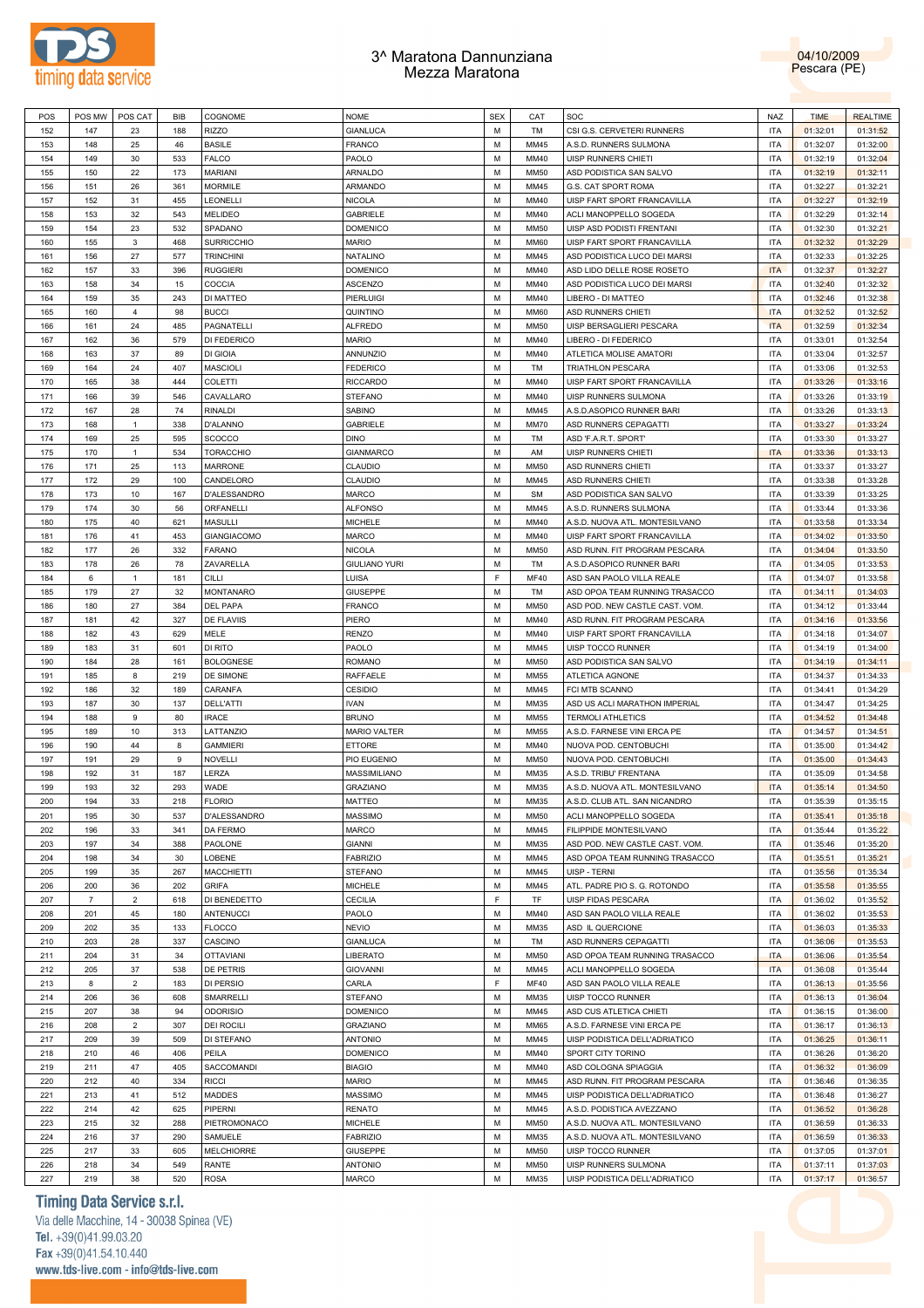



| POS | POS MW | POS CAT        | BIB  | COGNOME           | <b>NOME</b>       | <b>SEX</b>  | CAT         | SOC                            | <b>NAZ</b> | <b>TIME</b> | <b>REALTIME</b> |
|-----|--------|----------------|------|-------------------|-------------------|-------------|-------------|--------------------------------|------------|-------------|-----------------|
| 228 | 220    | 43             | 190  | D'ALESSANDRO      | <b>MARIO</b>      | M           | MM45        | FCI MTB SCANNO                 | <b>ITA</b> | 01:37:25    | 01:37:15        |
| 229 | 221    | 44             | 289  | <b>POMPOSO</b>    | MARCO             | M           | MM45        | A.S.D. NUOVA ATL. MONTESILVANO | <b>ITA</b> | 01:37:31    | 01:37:05        |
|     |        |                |      | <b>MAZZITTI</b>   | <b>GABRIELE</b>   | M           |             |                                |            |             |                 |
| 230 | 222    | 45             | 395  |                   |                   |             | MM45        | ASD LIDO DELLE ROSE ROSETO     | <b>ITA</b> | 01:37:34    | 01:37:18        |
| 231 | 223    | 39             | 561  | DI CALUCCIO       | <b>FIORENZO</b>   | M           | MM35        | UISP FONTEGRANDE ORTONA        | <b>ITA</b> | 01:37:35    | 01:37:14        |
| 232 | 224    | 40             | 244  | <b>FALCONE</b>    | <b>ELVIO</b>      | M           | MM35        | LIBERO - FALCONE               | <b>ITA</b> | 01:37:44    | 01:37:36        |
| 233 | 225    | 46             | 92   | <b>D'ONOFRIO</b>  | <b>FAUSTO</b>     | M           | MM45        | ASD CUS ATLETICA CHIETI        | <b>ITA</b> | 01:37:45    | 01:37:35        |
| 234 | 226    | 48             | 430  | <b>FERRETTI</b>   | MASSIMILIANO      | M           | MM40        | UISP FIDAS PESCARA             | <b>ITA</b> | 01:37:49    | 01:37:29        |
| 235 | 227    | 35             | 55   | <b>NERI</b>       | NELLO             | M           | <b>MM50</b> | A.S.D. RUNNERS SULMONA         | <b>ITA</b> | 01:37:52    | 01:37:45        |
| 236 | 228    | 36             | 469  | VALENTE           | PANTALEONE        | M           | <b>MM50</b> | UISP FART SPORT FRANCAVILLA    | <b>ITA</b> | 01:38:10    | 01:37:55        |
|     |        |                |      |                   |                   |             |             |                                |            |             |                 |
| 237 | 229    | 49             | 303  | CAMPILII          | <b>MARCO</b>      | M           | MM40        | A.S.D. FARNESE VINI ERCA PE    | <b>ITA</b> | 01:38:11    | 01:37:50        |
| 238 | 230    | 37             | 345  | LUCENTE           | LUCA              | M           | <b>MM50</b> | FILIPPIDE MONTESILVANO         | <b>ITA</b> | 01:38:12    | 01:37:52        |
| 239 | 9      | 3              | 399  | <b>TIOZZO</b>     | DANIELA           | $\mathsf F$ | <b>MF40</b> | ASD LIDO DELLE ROSE ROSETO     | <b>ITA</b> | 01:38:13    | 01:37:57        |
| 240 | 231    | 38             | 394  | DI LORETO         | SABATINO          | M           | <b>MM50</b> | ASD LIDO DELLE ROSE ROSETO     | <b>ITA</b> | 01:38:15    | 01:37:59        |
| 241 | 232    | 50             | 174  | <b>ONOFRILLO</b>  | PASQUALINO        | M           | MM40        | ASD PODISTICA SAN SALVO        | <b>ITA</b> | 01:38:17    | 01:37:59        |
| 242 | 10     | $\overline{4}$ | 343  | <b>FRANZONE</b>   | <b>GIUSEPPINA</b> | E           | <b>MF40</b> | FILIPPIDE MONTESILVANO         | <b>ITA</b> | 01:38:24    | 01:38:05        |
| 243 | 233    |                | 487  | <b>ROIO</b>       | LUCIANO           | M           | MM35        | UISP BERSAGLIERI PESCARA       | <b>ITA</b> | 01:38:28    | 01:37:55        |
|     |        | 41             |      |                   |                   |             |             |                                |            |             |                 |
| 244 | 234    | 47             | 128  | <b>FABRIZIO</b>   | <b>ROBERTO</b>    | M           | MM45        | ASD PODISTICA VASTO            | <b>ITA</b> | 01:38:30    | 01:38:02        |
| 245 | 235    | 39             | 73   | <b>NIGRO</b>      | MARIO             | M           | <b>MM50</b> | A.S.D.ASOPICO RUNNER BARI      | <b>ITA</b> | 01:38:36    | 01:38:23        |
| 246 | 236    | 29             | 208  | DI LEO            | CHRISTIAN MARIA   | M           | TM          | PODISTICA SANNICANDRO          | <b>ITA</b> | 01:38:37    | 01:38:12        |
| 247 | 237    | 51             | 206  | D'AMBROSIO        | <b>MARIO</b>      | M           | MM40        | PODISTICA SANNICANDRO          | <b>ITA</b> | 01:38:44    | 01:38:19        |
| 248 | 238    | 40             | 213  | <b>STEFANIA</b>   | <b>OLINDO</b>     | M           | <b>MM50</b> | PODISTICA SANNICANDRO          | <b>ITA</b> | 01:38:45    | 01:38:21        |
| 249 | 239    | 30             | 305  | <b>D'ANTONIO</b>  | <b>GUIDO</b>      | M           | TM          | A.S.D. FARNESE VINI ERCA PE    | <b>ITA</b> | 01:38:49    | 01:38:27        |
|     |        |                |      |                   |                   |             |             |                                |            |             |                 |
| 250 | 240    | 31             | 515  | NARDINOCCHI       | ANDREA            | M           | TM          | UISP PODISTICA DELL'ADRIATICO  | <b>ITA</b> | 01:38:51    | 01:38:38        |
| 251 | 241    | 5              | 476  | DI DONATO         | <b>SERGIO</b>     | M           | <b>MM60</b> | UISP BERSAGLIERI PESCARA       | <b>ITA</b> | 01:38:57    | 01:38:39        |
| 252 | 242    | 32             | 318  | SARGENTE          | ANDREA            | M           | TM          | A.S.D. FARNESE VINI ERCA PE    | <b>ITA</b> | 01:39:02    | 01:38:40        |
| 253 | 243    | 41             | 584  | <b>RAPINO</b>     | ANGELO            | M           | <b>MM50</b> | ASD RUNNERS CHIETI             | <b>ITA</b> | 01:39:12    | 01:39:06        |
| 254 | 244    | 48             | 1108 | SCIANCALEPORE     | <b>ALBERTO</b>    | M           | MM45        | ASD RUNN. FIT PROGRAM PESCARA  | <b>ITA</b> | 01:39:21    | 01:39:03        |
| 255 | 245    | 52             | 237  | <b>CAPRIOTTI</b>  | <b>MAURIZIO</b>   | M           | MM40        | LIBERO - CAPRIOTTI             | <b>ITA</b> | 01:39:22    | 01:39:18        |
| 256 | 246    | 33             | 158  | CARAVAGGIO        | <b>MAURIZIO</b>   | M           | TM          | ASD ATLETICA FOSSACESIA        | <b>ITA</b> | 01:39:24    | 01:38:47        |
|     |        |                |      |                   |                   |             |             |                                |            |             |                 |
| 257 | 247    | 42             | 109  | DI MECO           | <b>EMILIANO</b>   | M           | MM35        | ASD RUNNERS CHIETI             | <b>ITA</b> | 01:39:29    | 01:39:00        |
| 258 | 248    | 42             | 510  | <b>FLAMMINI</b>   | <b>ENZO</b>       | M           | <b>MM50</b> | UISP PODISTICA DELL'ADRIATICO  | <b>ITA</b> | 01:39:34    | 01:39:08        |
| 259 | 11     | 5              | 472  | <b>BASSANI</b>    | LORELLA           | E           | <b>MF40</b> | UISP BERSAGLIERI PESCARA       | <b>ITA</b> | 01:39:34    | 01:39:09        |
| 260 | 249    | 49             | 607  | SALCE             | <b>NICOLINO</b>   | M           | MM45        | UISP TOCCO RUNNER              | <b>ITA</b> | 01:39:37    | 01:39:27        |
| 261 | 250    | 50             | 255  | DI FELICE         | <b>FLAVIO</b>     | M           | MM45        | LIBERO - DI FELICE             | <b>ITA</b> | 01:39:38    | 01:39:16        |
| 262 | 251    | 43             | 295  | <b>BUCCELLA</b>   | <b>DOMENICO</b>   | M           | <b>MM50</b> | ASD AMATORI PODISTI PENNESI    | <b>ITA</b> | 01:39:41    | 01:39:16        |
|     |        |                |      |                   |                   |             |             |                                |            |             |                 |
| 263 | 252    | 6              | 452  | <b>FERRARO</b>    | <b>ANTONIO</b>    | M           | <b>MM60</b> | UISP FART SPORT FRANCAVILLA    | <b>ITA</b> | 01:39:52    | 01:39:49        |
| 264 | 253    | 11             | 285  | <b>GIROSANTE</b>  | <b>GIANCARLO</b>  | M           | <b>MM55</b> | A.S.D. NUOVA ATL. MONTESILVANO | <b>ITA</b> | 01:40:03    | 01:39:46        |
| 265 | 12     | 6              | 155  | SPERANDII         | <b>FIORENZA</b>   | $\mathsf F$ | <b>MF40</b> | ASD 'F.A.R.T. SPORT            | <b>ITA</b> | 01:40:11    | 01:39:54        |
| 266 | 254    | 43             | 1089 | <b>TORTORA</b>    | SANDRO            | M           | MM35        | CIRC.RICREATIVO CITTANOVA      | <b>ITA</b> | 01:40:11    | 01:39:49        |
| 267 | 255    | 11             | 165  | <b>CHIOLDIN</b>   | SABINO            | M           | <b>SM</b>   | ASD PODISTICA SAN SALVO        | <b>ITA</b> | 01:40:11    | 01:39:44        |
| 268 | 256    | 51             | 25   | <b>FOSCA</b>      | <b>CHERUBINO</b>  | M           | MM45        | ASD OPOA TEAM RUNNING TRASACCO | <b>ITA</b> | 01:40:21    | 01:40:12        |
| 269 | 257    | 53             | 436  | FERRETTI          | VALTER            | M           | MM40        | ASD LIDO DELLE ROSE ROSETO     | <b>ITA</b> | 01:40:28    | 01:40:25        |
|     |        |                |      |                   |                   |             |             |                                |            |             |                 |
| 270 | 258    | 54             | 392  | DI BONAVENTURA    | <b>ALFONSO</b>    | M           | MM40        | ASD LIDO DELLE ROSE ROSETO     | <b>ITA</b> | 01:40:29    | 01:40:26        |
| 271 | 259    | 34             | 42   | <b>BIASINI</b>    | VALERIO           | M           | TM          | ASD ATLETICA ABRUZZO L'AQUILA  | <b>ITA</b> | 01:40:30    | 01:40:03        |
| 272 | 260    | 44             | 397  | <b>SELVAGGI</b>   | <b>FABRIZIO</b>   | M           | <b>MM50</b> | ASD LIDO DELLE ROSE ROSETO     | <b>ITA</b> | 01:40:37    | 01:40:17        |
| 273 | 261    | $\overline{7}$ | 197  | PIEMONTESE        | <b>ANTONIO</b>    | M           | <b>MM60</b> | A.DOPOLAVORO FERROVIARIO FG    | <b>ITA</b> | 01:40:38    | 01:39:56        |
| 274 | 262    | 52             | 280  | DI LORENZO        | <b>MARIO</b>      | M           | MM45        | A.S.D. NUOVA ATL. MONTESILVANO | <b>ITA</b> | 01:40:42    | 01:40:29        |
| 275 | 263    | 44             | 1052 | <b>BUCCIANTE</b>  | FIORENZO LORENZO  | M           | MM35        | ASD ATLETICA FOSSACESIA        | <b>ITA</b> | 01:40:45    | 01:40:08        |
|     |        |                |      |                   |                   |             |             |                                |            |             |                 |
| 276 | 264    | 55             | 10   | <b>BONAFEDE</b>   | <b>GIORGIO</b>    | M           | MM40        | G.P. AVIS SPINETOLI PAGLIARE   | <b>ITA</b> | 01:40:48    | 01:40:45        |
| 277 | 265    | 56             | 11   | DE NICOLA         | <b>MARIO</b>      | М           | MM40        | G.P. AVIS SPINETOLI PAGLIARE   | <b>ITA</b> | 01:40:49    | 01:40:49        |
| 278 | 266    | 57             | 77   | <b>TOTA</b>       | <b>NICOLA</b>     | M           | MM40        | A.S.D.ASOPICO RUNNER BARI      | <b>ITA</b> | 01:40:51    | 01:40:38        |
| 279 | 13     | $\overline{7}$ | 75   | SALANDRA          | LOREDANA          | F           | <b>MF40</b> | A.S.D.ASOPICO RUNNER BARI      | <b>ITA</b> | 01:40:51    | 01:40:38        |
| 280 | 267    | 35             | 234  | DI FABIO          | LANFRANCO         | M           | TM          | LIBERO - DI FABIO              | <b>ITA</b> | 01:40:53    | 01:40:30        |
| 281 | 268    | 45             | 229  | <b>BRUNETTI</b>   | LUIGI             | M           | <b>MM50</b> | LIBERO - BRUNETTI              | <b>ITA</b> | 01:40:55    | 01:40:40        |
| 282 | 269    | 58             | 402  | <b>MAIORANI</b>   | CLAUDIO           | M           | MM40        | ASD COLOGNA SPIAGGIA           | <b>ITA</b> | 01:40:57    | 01:40:44        |
|     |        |                |      |                   |                   |             |             |                                |            |             |                 |
| 283 | 270    | 46             | 333  | <b>PICCIRILLI</b> | LUIGI             | M           | <b>MM50</b> | ASD RUNN. FIT PROGRAM PESCARA  | <b>ITA</b> | 01:40:57    | 01:40:49        |
| 284 | 271    | 59             | 441  | <b>BALDACCI</b>   | <b>MAURIZIO</b>   | M           | MM40        | UISP FART SPORT FRANCAVILLA    | <b>ITA</b> | 01:40:58    | 01:40:34        |
| 285 | 272    | 8              | 294  | BALDASSARRE       | <b>ENIO</b>       | M           | <b>MM60</b> | ASD AMATORI PODISTI PENNESI    | <b>ITA</b> | 01:40:59    | 01:40:52        |
| 286 | 273    | 36             | 18   | <b>PARIS</b>      | <b>DIEGO</b>      | M           | TM          | ASD PODISTICA LUCO DEI MARSI   | <b>ITA</b> | 01:41:00    | 01:40:45        |
| 287 | 274    | 45             | 203  | <b>SCOTECE</b>    | <b>GERARDO</b>    | M           | MM35        | ATL. PADRE PIO S. G. ROTONDO   | <b>ITA</b> | 01:41:02    | 01:40:37        |
| 288 | 275    | 53             | 387  | <b>FRAGASSO</b>   | <b>GIOVANNI</b>   | M           | MM45        | ASD POD. NEW CASTLE CAST. VOM. | <b>ITA</b> | 01:41:05    | 01:40:39        |
|     |        |                |      |                   |                   | F           |             |                                |            |             |                 |
| 289 | 14     | $\mathbf{1}$   | 36   | SALVI             | PAOLA             |             | <b>MF45</b> | ASD OPOA TEAM RUNNING TRASACCO | <b>ITA</b> | 01:41:10    | 01:41:00        |
| 290 | 276    | 47             | 566  | VIELE             | <b>VINCENZO</b>   | M           | <b>MM50</b> | UISP FONTEGRANDE ORTONA        | <b>ITA</b> | 01:41:11    | 01:41:02        |
| 291 | 277    | 54             | 531  | <b>MICOLUCCI</b>  | MARCELLO          | M           | MM45        | UISP ASD PODISTI FRENTANI      | <b>ITA</b> | 01:41:23    | 01:40:57        |
| 292 | 278    | 60             | 413  | DI VINCENZO       | <b>MARIO</b>      | M           | MM40        | UISP IL CRAMPO LANCIANO        | <b>ITA</b> | 01:41:24    | 01:40:52        |
| 293 | 279    | 46             | 418  | VALERIO           | <b>NICOLA</b>     | M           | MM35        | UISP IL CRAMPO LANCIANO        | <b>ITA</b> | 01:41:24    | 01:40:52        |
| 294 | 280    | 9              | 449  | DI VINCENZO       | <b>GENNARO</b>    | M           | <b>MM60</b> | UISP FART SPORT FRANCAVILLA    | <b>ITA</b> | 01:41:31    | 01:40:59        |
| 295 | 281    | 37             | 500  | <b>CIMINO</b>     | <b>FABIO</b>      | M           | TM          | UISP PODISTICA DELL'ADRIATICO  | <b>ITA</b> | 01:41:32    | 01:41:02        |
|     |        |                |      |                   |                   |             |             |                                |            |             |                 |
| 296 | 282    | 47             | 615  | CARMELENGO        | ALESSANDRO        | M           | MM35        | <b>UISP PESCARA</b>            | <b>ITA</b> | 01:41:59    | 01:41:54        |
| 297 | 283    | 61             | 348  | <b>PETRUCCI</b>   | <b>VINCENZO</b>   | M           | MM40        | FILIPPIDE MONTESILVANO         | <b>ITA</b> | 01:42:03    | 01:41:45        |
| 298 | 284    | 48             | 544  | <b>VESPUCCI</b>   | <b>FERDINANDO</b> | M           | <b>MM50</b> | ACLI MANOPPELLO SOGEDA         | <b>ITA</b> | 01:42:05    | 01:41:49        |
| 299 | 285    | 10             | 209  | <b>GUIDONE</b>    | <b>MICHELE</b>    | M           | <b>MM60</b> | PODISTICA SANNICANDRO          | <b>ITA</b> | 01:42:15    | 01:41:52        |
| 300 | 286    | 38             | 276  | D'ANNIBALE        | <b>ITALO</b>      | M           | TM          | A.S.D. NUOVA ATL. MONTESILVANO | <b>ITA</b> | 01:42:20    | 01:41:53        |
| 301 | 287    | 49             | 602  | DI ROBERTO        | <b>GIANNI</b>     | M           | <b>MM50</b> | UISP TOCCO RUNNER              | <b>ITA</b> | 01:42:23    | 01:41:59        |
|     |        |                |      |                   |                   | M           |             |                                |            |             |                 |
| 302 | 288    | 62             | 215  | POLIGNONE         | LAZZARO SANTE     |             | MM40        | A.S. PEGASO                    | <b>ITA</b> | 01:42:24    | 01:42:15        |
| 303 | 289    | 11             | 130  | LEONZIO           | <b>GENEROSO</b>   | М           | <b>MM60</b> | ASD PODISTICA VASTO            | ITA        | 01:42:28    | 01:42:19        |

# **Timing Data Service s.r.l.**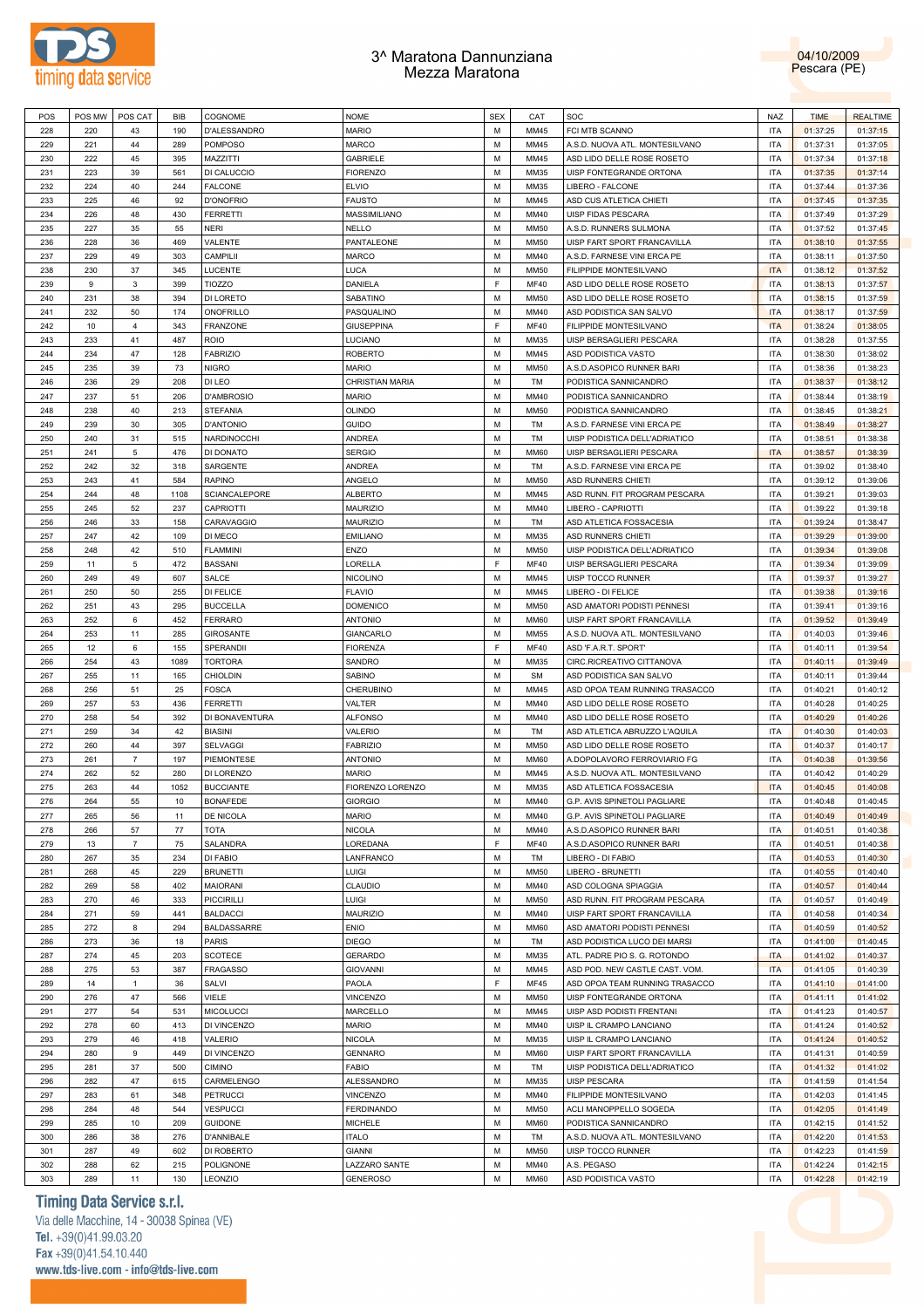



| POS | POS MW | POS CAT        | <b>BIB</b> |                       | <b>NOME</b>      | <b>SEX</b> |             | SOC                            | <b>NAZ</b> |             | <b>REALTIME</b> |
|-----|--------|----------------|------------|-----------------------|------------------|------------|-------------|--------------------------------|------------|-------------|-----------------|
|     |        |                |            | COGNOME               |                  |            | CAT         |                                |            | <b>TIME</b> |                 |
| 304 | 290    | 12             | 245        | PASSERI               | LUIGI            | М          | <b>MM55</b> | LIBERO - PASSERI               | <b>ITA</b> | 01:42:29    | 01:41:55        |
| 305 | 15     | $\mathbf{1}$   | 626        | DE JULIIS             | <b>MARA</b>      | E          | MF35        | UISP PESCARA                   | <b>ITA</b> | 01:42:31    | 01:42:11        |
| 306 | 291    | 48             | 431        | CAPUZZI               | <b>ALFREDO</b>   | М          | MM35        | LIBERO - CAPUZZI               | <b>ITA</b> | 01:42:32    | 01:42:24        |
| 307 | 292    | 50             | 166        | D'ALESSANDRO          | AMEDEO           | М          | <b>MM50</b> | ASD PODISTICA SAN SALVO        | <b>ITA</b> | 01:42:40    | 01:42:21        |
|     |        |                |            |                       |                  | М          |             |                                |            |             |                 |
| 308 | 293    | 55             | 440        | VOLPE                 | Luigi            |            | MM45        | UISP FIDAS PESCARA             | <b>ITA</b> | 01:42:47    | 01:42:27        |
| 309 | 294    | 63             | 95         | <b>GIANCRISTOFARO</b> | <b>MICHELINO</b> | М          | MM40        | ASD NUOVA ATLETICA LANCIANO    | <b>ITA</b> | 01:42:51    | 01:42:31        |
| 310 | 295    | 64             | 479        | <b>FRAGASSI</b>       | LEO              | М          | MM40        | UISP BERSAGLIERI PESCARA       | <b>ITA</b> | 01:42:54    | 01:42:36        |
| 311 | 296    | 13             | 367        | <b>BOLLINI</b>        | <b>MARIO</b>     | М          | MM55        | A.P.D. ECOLOGICA 'G'           | <b>ITA</b> | 01:42:59    | 01:42:45        |
| 312 | 297    | 56             | 368        | <b>GALASSI</b>        | <b>GIOVANNI</b>  | М          | MM45        | A.P.D. ECOLOGICA 'G'           | <b>ITA</b> | 01:43:00    | 01:42:47        |
|     |        |                |            |                       |                  |            |             |                                |            |             |                 |
| 313 | 298    | 57             | 539        | DI FIORE              | <b>FRANCESCO</b> | М          | MM45        | ACLI MANOPPELLO SOGEDA         | <b>ITA</b> | 01:43:04    | 01:42:50        |
| 314 | 299    | 65             | 578        | MARELLI               | MARCO            | М          | MM40        | ASD RUNN. FIT PROGRAM PESCARA  | <b>ITA</b> | 01:43:16    | 01:43:04        |
| 315 | 300    | 66             | 446        | DE MARCO              | LUCA             | М          | MM40        | UISP FART SPORT FRANCAVILLA    | <b>ITA</b> | 01:43:17    | 01:42:56        |
| 316 | 301    | 67             | 117        | <b>PARRONI</b>        | MASSIMILIANO     | М          | MM40        | ASD RUNNERS CHIETI             | <b>ITA</b> | 01:43:20    | 01:43:06        |
| 317 | 16     | 4              | 358        | <b>FUSCO</b>          | CATERINA         | E          | SF          | GIOVANNI SCAVO 2000 ATL        | <b>ITA</b> | 01:43:21    | 01:43:14        |
|     |        |                |            |                       |                  |            |             |                                |            |             |                 |
| 318 | 302    | 12             | 503        | DE CRISTOFARO         | ANNIBALE         | М          | <b>MM60</b> | UISP PODISTICA DELL'ADRIATICO  | <b>ITA</b> | 01:43:23    | 01:42:50        |
| 319 | 303    | 58             | 236        | CAPRIOTTI             | <b>ROBERTO</b>   | М          | MM45        | LIBERO - CAPRIOTTI             | <b>ITA</b> | 01:43:25    | 01:43:05        |
| 320 | 304    | 68             | 142        | LA SORDA              | PASQUALE         | М          | MM40        | ASD US ACLI MARATHON IMPERIAL  | <b>ITA</b> | 01:43:29    | 01:42:51        |
| 321 | 305    | 14             | 590        | <b>MARCHEGIANI</b>    | <b>ANTONIO</b>   | М          | MM55        | UISP VIGILI DEL FUOCO          | <b>ITA</b> | 01:43:37    | 01:43:22        |
| 322 | 306    | 69             | 346        | <b>MARCUCCI</b>       | ALESSANDRO       | М          | MM40        | FILIPPIDE MONTESILVANO         | <b>ITA</b> | 01:43:37    |                 |
|     |        |                |            |                       |                  |            |             |                                |            |             | 01:43:18        |
| 323 | 307    | 39             | 240        | DE LUTIIS             | DANILO           | М          | TM          | LIBERO - DE LUTIIS             | <b>ITA</b> | 01:43:43    | 01:43:30        |
| 324 | 308    | 49             | 502        | DA FIUME              | CARMINE          | М          | MM35        | UISP PODISTICA DELL'ADRIATICO  | <b>ITA</b> | 01:43:44    | 01:43:37        |
| 325 | 309    | 51             | 478        | <b>FAIETA</b>         | MARCO            | М          | <b>MM50</b> | UISP BERSAGLIERI PESCARA       | <b>ITA</b> | 01:43:49    | 01:43:12        |
| 326 | 310    | 40             | 217        | SPONSANO              | <b>ANTONIO</b>   | М          | TM          | A.S.D. RUN & FUN SAN SEVERO    | <b>ITA</b> | 01:43:51    | 01:43:11        |
|     |        |                |            |                       |                  |            |             |                                |            |             |                 |
| 327 | 311    | 15             | 282        | DI RITA               | <b>DOMENICO</b>  | М          | MM55        | A.S.D. NUOVA ATL. MONTESILVANO | <b>ITA</b> | 01:43:54    | 01:43:44        |
| 328 | 312    | 59             | 291        | <b>SCARCIA</b>        | <b>VINCENZO</b>  | М          | MM45        | A.S.D. NUOVA ATL. MONTESILVANO | <b>ITA</b> | 01:43:54    | 01:43:39        |
| 329 | 313    | 16             | 200        | <b>BISCOTTI</b>       | ROCCO FRANCESCO  | М          | MM55        | GS ATL. STRACAGNANO            | <b>ITA</b> | 01:43:55    | 01:43:31        |
| 330 | 314    | 70             | 186        | <b>TRUSSO</b>         | GIUSEPPE         | М          | MM40        | ASD SAN PAOLO VILLA REALE      | <b>ITA</b> | 01:43:56    | 01:43:47        |
|     |        |                |            |                       |                  |            |             |                                |            |             |                 |
| 331 | 315    | 52             | 377        | <b>GUERRINI</b>       | LUIGI            | М          | <b>MM50</b> | S.S.D. SRL RUNNERS ADRIATICO   | <b>ITA</b> | 01:43:59    | 01:43:25        |
| 332 | 17     | 3              | 277        | <b>D'AVIERA</b>       | <b>JESSICA</b>   | E          | TF          | A.S.D. NUOVA ATL. MONTESILVANO | <b>ITA</b> | 01:44:04    | 01:43:53        |
| 333 | 316    | 50             | 90         | VANNI                 | <b>FABIO</b>     | М          | MM35        | GS VV. F. G. CRISOSTOMI        | <b>ITA</b> | 01:44:05    | 01:43:39        |
| 334 | 317    | 53             | 198        | <b>RUSSO</b>          | <b>FRANCESCO</b> | М          | MM50        | A.DOPOLAVORO FERROVIARIO FG    | <b>ITA</b> | 01:44:05    | 01:43:52        |
| 335 | 18     | $\overline{2}$ | 192        | <b>DELLI CARRI</b>    | <b>MARIA</b>     | F          | <b>MF45</b> | A.DOPOLAVORO FERROVIARIO FG    | <b>ITA</b> | 01:44:05    | 01:43:52        |
|     |        |                |            |                       |                  |            |             |                                |            |             |                 |
| 336 | 318    | 60             | 508        | DI PAOLO              | MARINO           | М          | MM45        | UISP PODISTICA DELL'ADRIATICO  | <b>ITA</b> | 01:44:13    | 01:43:58        |
| 337 | 319    | 41             | 527        | SPADANO               | <b>ANTONIO</b>   | М          | TM          | UISP PODISTI MARATONA DI ROMA  | <b>ITA</b> | 01:44:16    | 01:44:00        |
| 338 | 320    | 71             | 349        | <b>ROCCI</b>          | <b>FABRIZIO</b>  | М          | MM40        | FILIPPIDE MONTESILVANO         | <b>ITA</b> | 01:44:19    | 01:44:01        |
| 339 | 321    | 61             | 514        | VOLPE                 | <b>ANTONIO</b>   | М          | MM45        | A.S. PEGASO                    | <b>ITA</b> | 01:44:19    | 01:43:53        |
|     |        |                |            |                       |                  |            |             |                                |            |             |                 |
| 340 | 322    | 72             | 564        | <b>FARINA</b>         | <b>GIOVANNI</b>  | М          | MM40        | UISP FONTEGRANDE ORTONA        | <b>ITA</b> | 01:44:21    | 01:44:12        |
| 341 | 323    | 17             | 443        | CARFORA               | ALESSANDRO       | М          | <b>MM55</b> | UISP FART SPORT FRANCAVILLA    | <b>ITA</b> | 01:44:25    | 01:44:10        |
| 342 | 324    | 73             | 149        | DE MARCO              | MAURO            | М          | MM40        | ASD 'F.A.R.T. SPORT'           | <b>ITA</b> | 01:44:27    | 01:44:12        |
| 343 | 325    | 51             | 456        | LIBERATO              | ALESSANDRO       | М          | MM35        | UISP FART SPORT FRANCAVILLA    | <b>ITA</b> | 01:44:27    | 01:44:12        |
| 344 | 326    | 13             | 555        | COSENTINO             | FRANCESCO        | М          | MM60        | UISP T.BELLONI ROSETO          | <b>ITA</b> | 01:44:34    | 01:44:10        |
|     |        |                |            |                       |                  |            |             |                                |            |             |                 |
| 345 | 327    | 18             | 156        | <b>BRETTONI</b>       | SEBASTIANO       | М          | <b>MM55</b> | ASD ATLETICA FOSSACESIA        | <b>ITA</b> | 01:44:38    | 01:43:59        |
| 346 | 328    | 74             | 179        | <b>VICOLI</b>         | NINO             | М          | MM40        | ASD PODISTICA SAN SALVO        | <b>ITA</b> | 01:44:39    | 01:44:31        |
| 347 | 329    | 75             | 157        | <b>BUCCIANTE</b>      | <b>FABRIZIO</b>  | М          | MM40        | ASD ATLETICA FOSSACESIA        | <b>ITA</b> | 01:44:41    | 01:44:04        |
| 348 | 330    | 52             | 460        | ORFANELLI             | ANDREA           | М          | MM35        | UISP FART SPORT FRANCAVILLA    | <b>ITA</b> | 01:44:45    | 01:44:25        |
| 349 | 331    | 62             | 484        | NUBILE                | OSVALDO          | М          | MM45        | UISP BERSAGLIERI PESCARA       | <b>ITA</b> | 01:44:46    | 01:44:11        |
|     |        |                |            |                       |                  |            |             |                                |            |             |                 |
| 350 | 332    | 63             | 535        | <b>ALBERICO</b>       | LUCIANO          | М          | MM45        | ACLI MANOPPELLO SOGEDA         | <b>ITA</b> | 01:44:53    | 01:44:18        |
| 351 | 333    | 54             | 24         | <b>FOSCA</b>          | ANGELO           | М          | <b>MM50</b> | ASD OPOA TEAM RUNNING TRASACCO | <b>ITA</b> | 01:44:59    | 01:44:51        |
| 352 | 334    | 19             | 99         | CACCIATORE            | GABRIELE         | М          | <b>MM55</b> | ASD RUNNERS CHIETI             | ITA        | 01:45:06    | 01:44:44        |
| 353 | 335    | 76             | 131        | PALOMBO               | SANDRO           | М          | MM40        | ASD PODISTICA VASTO            | <b>ITA</b> | 01:45:08    | 01:45:08        |
| 354 | 336    | 64             | 410        | COCCO                 | NICOLINO         | М          | MM45        | UISP IL CRAMPO LANCIANO        | <b>ITA</b> | 01:45:09    | 01:44:58        |
|     |        |                |            |                       |                  |            |             |                                |            |             |                 |
| 355 | 337    | 77             | 424        | DE COLA               | PAOLO            | М          | MM40        | UISP FIDAS PESCARA             | <b>ITA</b> | 01:45:10    | 01:44:44        |
| 356 | 338    | 14             | 6          | CAIONI                | <b>GIUSEPPE</b>  | M          | <b>MM60</b> | A. ATL. PORTO S. ELPIDIO       | <b>ITA</b> | 01:45:16    | 01:44:56        |
| 357 | 339    | 55             | 207        | DE PASQUALE           | RAFFAELE BIAGIO  | М          | <b>MM50</b> | PODISTICA SANNICANDRO          | <b>ITA</b> | 01:45:27    | 01:45:00        |
| 358 | 19     | $\overline{2}$ | 111        | <b>FASOLI</b>         | CARLA            | F          | MF35        | ASD RUNNERS CHIETI             | <b>ITA</b> | 01:45:33    | 01:44:57        |
| 359 | 340    | 65             | 88         | <b>BERNARDO</b>       | <b>ERNESTO</b>   | М          | MM45        | ATLETICA MOLISE AMATORI        | <b>ITA</b> | 01:45:33    | 01:45:14        |
|     |        |                |            |                       |                  |            |             |                                |            |             |                 |
| 360 | 341    | 78             | 85         | <b>D'AMICO</b>        | ANGELO GIUSEPPE  | M          | MM40        | AMATORI LIMOSANO               | <b>ITA</b> | 01:45:34    | 01:45:15        |
| 361 | 342    | 20             | 409        | <b>ALVINO</b>         | <b>SERGIO</b>    | М          | <b>MM55</b> | UISP IL CRAMPO LANCIANO        | <b>ITA</b> | 01:45:37    | 01:45:27        |
| 362 | 343    | 56             | 428        | DI DAMASO             | LUIGI            | M          | <b>MM50</b> | UISP FIDAS PESCARA             | <b>ITA</b> | 01:45:46    | 01:45:07        |
| 363 | 344    | 53             | 212        | SQUEO                 | <b>MARIO</b>     | M          | MM35        | PODISTICA SANNICANDRO          | <b>ITA</b> | 01:45:49    | 01:45:21        |
|     |        | 79             |            |                       | CLAUDIO          | М          | MM40        | ASD RICCI SPORT L'UOMO LEPIER  | <b>ITA</b> |             |                 |
| 364 | 345    |                | 372        | PICCHEDDA             |                  |            |             |                                |            | 01:46:00    | 01:45:27        |
| 365 | 346    | 42             | 281        | <b>DI LUIGI</b>       | <b>ANTONIO</b>   | М          | TM          | A.S.D. NUOVA ATL. MONTESILVANO | <b>ITA</b> | 01:46:02    | 01:45:49        |
| 366 | 347    | 15             | 315        | <b>RADICO</b>         | CARLO            | М          | <b>MM60</b> | A.S.D. FARNESE VINI ERCA PE    | <b>ITA</b> | 01:46:05    | 01:45:37        |
| 367 | 20     | 8              | 526        | VANNI                 | SANTINA          | F          | <b>MF40</b> | UISP PODISTICA DELL'ADRIATICO  | <b>ITA</b> | 01:46:13    | 01:45:42        |
| 368 | 348    | 54             | 521        | <b>RUGGIERI</b>       | LUIGI            | M          | MM35        | UISP PODISTICA DELL'ADRIATICO  | <b>ITA</b> | 01:46:13    | 01:45:45        |
|     |        |                |            |                       |                  | F          | <b>MF40</b> |                                |            |             |                 |
| 369 | 21     | 9              | 525        | <b>TRUBIANI</b>       | NUNZIA           |            |             | UISP PODISTICA DELL'ADRIATICO  | <b>ITA</b> | 01:46:16    | 01:46:00        |
| 370 | 349    | 80             | 385        | DI BLASIO             | FRANCESCO        | M          | MM40        | ASD POD. NEW CASTLE CAST. VOM. | <b>ITA</b> | 01:46:16    | 01:45:59        |
| 371 | 350    | 55             | 563        | DI POMPONIO           | LUCA             | M          | MM35        | UISP FONTEGRANDE ORTONA        | <b>ITA</b> | 01:46:20    | 01:45:59        |
| 372 | 351    | 57             | 1042       | DELLE GRAZIE          | OSVALDO          | M          | <b>MM50</b> | ASD US ACLI MARATHON IMPERIAL  | <b>ITA</b> | 01:46:27    | 01:45:56        |
| 373 | 352    | 56             | 562        | DI CARLO              | <b>NICOLA</b>    | М          | MM35        | UISP FONTEGRANDE ORTONA        | <b>ITA</b> | 01:46:27    | 01:46:05        |
|     |        |                |            |                       |                  | M          |             |                                |            |             |                 |
| 374 | 353    | 43             | 22         | DI SALVATORE          | CRISTIAN         |            | TM          | ASD OPOA TEAM RUNNING TRASACCO | <b>ITA</b> | 01:46:29    | 01:45:58        |
| 375 | 354    | 66             | 21         | COLANGELO             | COSTANTINO       | М          | MM45        | ASD OPOA TEAM RUNNING TRASACCO | <b>ITA</b> | 01:46:29    | 01:45:58        |
| 376 | 22     | 3              | 194        | <b>IMPROTA</b>        | ANNA             | F          | <b>MF45</b> | A.DOPOLAVORO FERROVIARIO FG    | <b>ITA</b> | 01:46:30    | 01:46:18        |
| 377 | 355    | 21             | 216        | SALCUNI               | PIETRO           | М          | <b>MM55</b> | I PODISTI DI CAPITANATA        | <b>ITA</b> | 01:46:30    | 01:46:18        |
| 378 | 356    | 67             | 177        | PROFETA               | <b>SERGIO</b>    | M          | MM45        | ASD PODISTICA SAN SALVO        | <b>ITA</b> | 01:46:34    | 01:46:29        |
|     |        |                |            |                       |                  |            |             |                                |            |             |                 |
| 379 | 357    | 44             | 423        | <b>TARQUINIO</b>      | <b>DENIS</b>     | М          | TM          | LIBERO - TARQUINIO             | <b>ITA</b> | 01:46:36    | 01:46:15        |

# **Timing Data Service s.r.l.**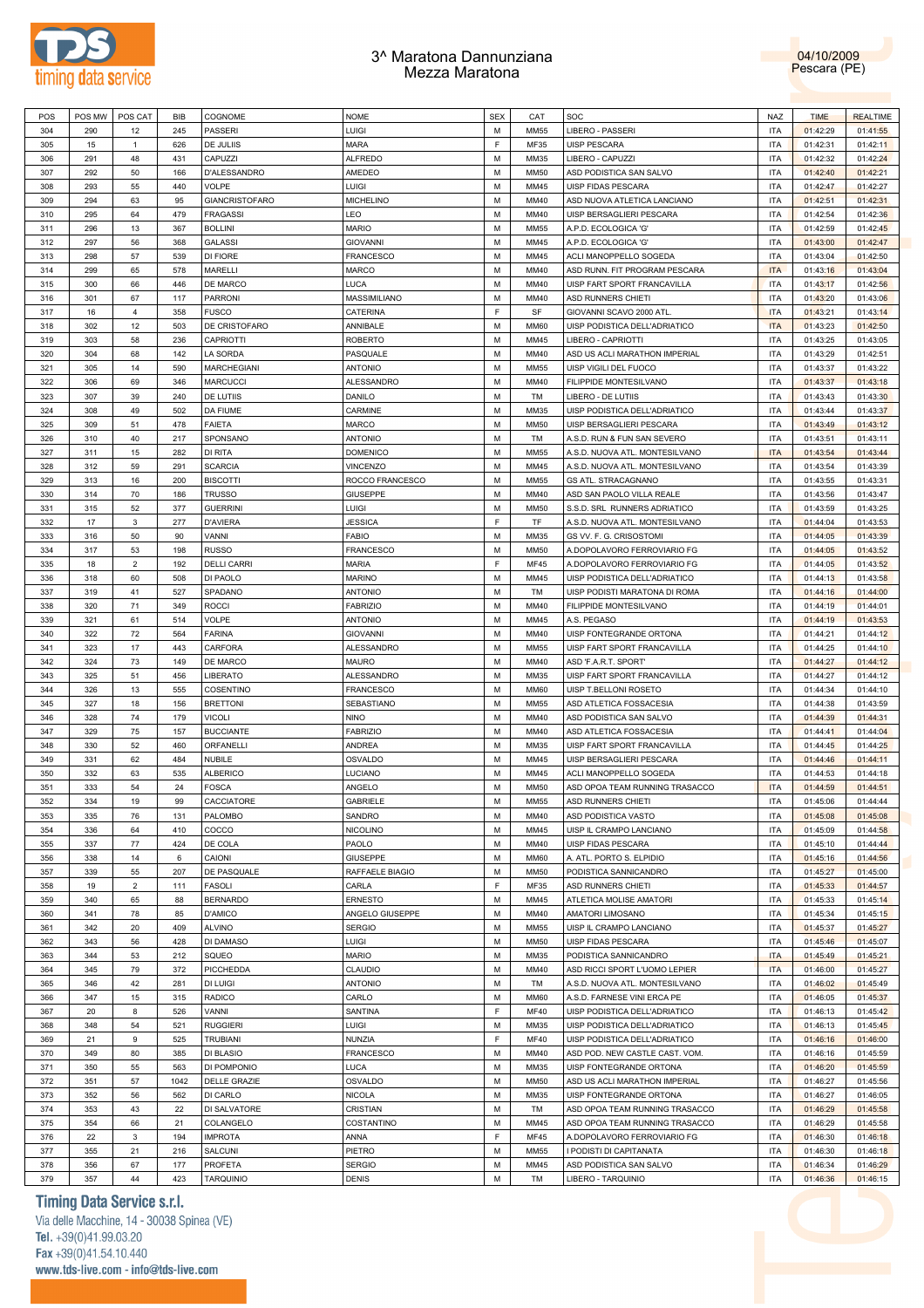



| POS | POS MW | POS CAT        | BIB  | COGNOME            | <b>NOME</b>       | <b>SEX</b> | CAT         | SOC                            | NAZ        | <b>TIME</b> | <b>REALTIME</b> |
|-----|--------|----------------|------|--------------------|-------------------|------------|-------------|--------------------------------|------------|-------------|-----------------|
| 380 | 23     | -1             | 79   | GENOVA             | <b>GILDA</b>      | F          | MF55        | <b>TERMOLI ATHLETICS</b>       | <b>ITA</b> | 01:46:39    | 01:46:31        |
| 381 | 358    |                | 536  | CAMPLI             | CARMINE           | М          | MM60        |                                | <b>ITA</b> |             |                 |
|     |        | 16             |      |                    |                   |            |             | ACLI MANOPPELLO SOGEDA         |            | 01:47:02    | 01:46:29        |
| 382 | 359    | 81             | 120  | <b>SERRAIOCCO</b>  | ANGELO            | М          | MM40        | ASD RUNNERS CHIETI             | ITA        | 01:47:04    | 01:46:47        |
| 383 | 360    | 57             | 135  | <b>BARTOLO</b>     | CARLO             | M          | MM35        | ASD US ACLI MARATHON IMPERIAL  | <b>ITA</b> | 01:47:07    | 01:46:45        |
| 384 | 361    | 82             | 154  | LAMANTE            | <b>FRANCO</b>     | М          | MM40        | ASD RUNN. FIT PROGRAM PESCARA  | <b>ITA</b> | 01:47:10    | 01:46:47        |
| 385 | 362    | 22             | 547  | FORGIONE           | LUIGI             | M          | MM55        | UISP RUNNERS SULMONA           | <b>ITA</b> | 01:47:11    | 01:46:40        |
| 386 | 363    | 23             | 548  | <b>IANNOZZI</b>    | <b>LUDOVICO</b>   | М          | MM55        | UISP RUNNERS SULMONA           | <b>ITA</b> | 01:47:12    | 01:46:42        |
|     |        |                |      |                    |                   |            |             |                                |            |             |                 |
| 387 | 364    | 24             | 59   | PAOLINI            | <b>TOMMASO</b>    | M          | MM55        | A.S.D. RUNNERS SULMONA         | <b>ITA</b> | 01:47:23    | 01:47:14        |
| 388 | 365    | 83             | 488  | SPADA              | SILVIO            | М          | MM40        | UISP BERSAGLIERI PESCARA       | <b>ITA</b> | 01:47:27    | 01:46:52        |
| 389 | 366    | 68             | 274  | AMADORO            | LUIGI             | M          | MM45        | A.S.D. NUOVA ATL. MONTESILVANO | <b>ITA</b> | 01:47:32    | 01:47:14        |
| 390 | 367    | 84             | 342  | DI IENNO           | <b>BENIAMINO</b>  | М          | MM40        | FILIPPIDE MONTESILVANO         | <b>ITA</b> | 01:47:39    | 01:47:15        |
| 391 | 368    | 58             | 572  | DI MICHELE         | LUCIANO           | M          | MM35        | LIBERO - DI MICHELE            | <b>ITA</b> | 01:47:39    | 01:47:12        |
|     |        |                |      |                    |                   |            |             |                                |            |             |                 |
| 392 | 24     | $\mathbf{1}$   | 356  | FERRANTINI         | <b>SEVERINA</b>   | F          | <b>MF50</b> | ATL. MONTE MARIO               | <b>ITA</b> | 01:47:45    | 01:47:31        |
| 393 | 369    | 58             | 490  | VIOLA              | <b>ROBERTO</b>    | M          | MM50        | UISP BERSAGLIERI PESCARA       | <b>ITA</b> | 01:47:46    | 01:47:11        |
| 394 | 370    | 17             | 115  | PACE               | ENZO              | М          | MM60        | ASD RUNNERS CHIETI             | <b>ITA</b> | 01:47:47    | 01:47:26        |
| 395 | 25     | 10             | 70   | PADOVANO           | LUCREZIA          | F          | MF40        | A.S. QUELLI DELLA PINETA       | <b>ITA</b> | 01:48:18    | 01:48:04        |
| 396 | 371    | 25             | 72   | MANGIALARDI        | LORENZO           | М          | MM55        | A.S.D.ASOPICO RUNNER BARI      | <b>ITA</b> | 01:48:19    | 01:48:05        |
| 397 |        | 59             | 404  |                    |                   | M          |             |                                | <b>ITA</b> |             |                 |
|     | 372    |                |      | RONGAI             | <b>MASSIMO</b>    |            | MM35        | ASD COLOGNA SPIAGGIA           |            | 01:48:27    | 01:48:01        |
| 398 | 373    | 18             | 576  | MARCHETTI          | <b>GIANFRANCO</b> | М          | MM60        | A.S.D. FARNESE VINI ERCA PE    | <b>ITA</b> | 01:48:30    | 01:48:30        |
| 399 | 26     | 4              | 357  | <b>BARONI</b>      | SILVIA            | F          | MF45        | FASHION SPORTING TEAM ROMA     | <b>ITA</b> | 01:48:31    | 01:48:22        |
| 400 | 374    | 85             | 542  | MALANDRA           | GABRIELE          | М          | MM40        | ACLI MANOPPELLO SOGEDA         | <b>ITA</b> | 01:48:47    | 01:48:21        |
| 401 | 375    | 19             | 540  | DI PROFILO         | <b>ATTILIO</b>    | M          | MM60        | ACLI MANOPPELLO SOGEDA         | <b>ITA</b> | 01:48:54    | 01:48:40        |
|     | 376    |                |      |                    | <b>GIORGIO</b>    | М          |             |                                |            |             |                 |
| 402 |        | 59             | 127  | DE ASCENTIS        |                   |            | MM50        | ASD PODISTICA VASTO            | <b>ITA</b> | 01:48:55    | 01:48:26        |
| 403 | 377    | 60             | 312  | <b>GRAVINA</b>     | <b>MARCO</b>      | M          | MM35        | A.S.D. FARNESE VINI ERCA PE    | <b>ITA</b> | 01:48:57    | 01:48:42        |
| 404 | 378    | 45             | 1041 | CARADONNA          | <b>ROCCO</b>      | М          | TM          | ASD US ACLI MARATHON IMPERIAL  | <b>ITA</b> | 01:49:02    | 01:48:39        |
| 405 | 379    | 46             | 241  | <b>SERRELI</b>     | ALESSANDRO        | M          | TM          | LIBERO - SERRELI               | <b>ITA</b> | 01:49:08    | 01:48:39        |
| 406 | 380    | 26             | 5    | GRASSINI           | LUCIANO           | M          | MM55        | SPORT D.L.F. ANCONA            | <b>ITA</b> | 01:49:15    | 01:48:56        |
| 407 | 381    | 60             | 201  | NARDELLA           |                   | M          | MM50        |                                | <b>ITA</b> |             |                 |
|     |        |                |      |                    | LEONARDO          |            |             | ASS.GARGANO 2000 ONLUS MANFRE  |            | 01:49:20    | 01:48:47        |
| 408 | 382    | 61             | 582  | AQUILANO           | <b>CARMINE</b>    | М          | MM50        | <b>UISP PESCARA</b>            | <b>ITA</b> | 01:49:24    | 01:49:03        |
| 409 | 383    | 69             | 528  | CASALANGUIDA       | <b>REMO</b>       | M          | MM45        | UISP ASD PODISTI FRENTANI      | <b>ITA</b> | 01:49:28    | 01:49:02        |
| 410 | 384    | 27             | 311  | <b>GIOVANNUCCI</b> | PASQUALE          | М          | MM55        | A.S.D. FARNESE VINI ERCA PE    | <b>ITA</b> | 01:49:29    | 01:49:17        |
| 411 | 385    | 61             | 275  | <b>ASTOLFI</b>     | <b>GIAMPAOLO</b>  | M          | MM35        | A.S.D. NUOVA ATL. MONTESILVANO | <b>ITA</b> | 01:49:29    | 01:49:14        |
|     |        |                |      |                    |                   |            |             |                                |            |             |                 |
| 412 | 386    | 62             | 462  | PAOLINI            | <b>FRANCESCO</b>  | М          | MM35        | UISP FART SPORT FRANCAVILLA    | <b>ITA</b> | 01:49:30    | 01:48:52        |
| 413 | 387    | 70             | 425  | DELLA FRANCA       | <b>BENIAMINO</b>  | M          | MM45        | UISP FIDAS PESCARA             | <b>ITA</b> | 01:49:49    | 01:49:17        |
| 414 | 388    | 63             | 226  | CAPPELLUTI         | <b>FABIO</b>      | М          | MM35        | LIBERO - CAPPELLUTI            | <b>ITA</b> | 01:49:50    | 01:49:34        |
| 415 | 389    | 71             | 437  | MIRRA              | <b>MARCO</b>      | M          | MM45        | UISP FIDAS PESCARA             | <b>ITA</b> | 01:49:50    | 01:49:18        |
| 416 | 390    | 62             | 612  | MANCINELLA         | <b>GIULIANO</b>   | М          | MM50        | LIBERO - MANCINELLA            | <b>ITA</b> | 01:49:54    | 01:49:42        |
|     |        |                |      |                    |                   | M          |             |                                |            |             |                 |
| 417 | 391    | $\overline{2}$ | 623  | PESCE              | <b>ANTONIO</b>    |            | MM70        | UISP FART SPORT FRANCAVILLA    | <b>ITA</b> | 01:49:56    | 01:49:40        |
| 418 | 392    | 64             | 379  | DI SABATINO        | ALESSANDRO        | М          | MM35        | ASD RUNNERS SAN NICOLO'        | <b>ITA</b> | 01:50:04    | 01:49:55        |
| 419 | 393    | 63             | 37   | SBARDELLA          | <b>MARIO</b>      | M          | MM50        | ASD OPOA TEAM RUNNING TRASACCO | <b>ITA</b> | 01:50:15    | 01:49:46        |
| 420 | 394    | 47             | 498  | <b>BERNABEO</b>    | SIMONE            | М          | TM          | UISP PODISTICA DELL'ADRIATICO  | <b>ITA</b> | 01:50:17    | 01:49:46        |
| 421 | 395    | 65             | 559  | CORVACCHIOLA       | MAURIZIO          | M          | MM35        | UISP FONTEGRANDE ORTONA        | <b>ITA</b> | 01:50:26    | 01:50:06        |
| 422 | 27     | 5              |      | <b>GALASSO</b>     |                   | E          |             |                                | <b>ITA</b> |             |                 |
|     |        |                | 150  |                    | <b>FRANCA</b>     |            | MF45        | ASD 'F.A.R.T. SPORT'           |            | 01:50:28    | 01:50:05        |
| 423 | 396    | 64             | 45   | MENNEA             | <b>ROCCO</b>      | M          | MM50        | ASD ATLETICA ABRUZZO L'AQUILA  | <b>ITA</b> | 01:50:29    | 01:50:02        |
| 424 | 397    | 86             | 228  | FRATINI            | <b>WILLIAM</b>    | М          | MM40        | LIBERO - FRATINI               | <b>ITA</b> | 01:50:43    | 01:50:36        |
| 425 | 398    | 48             | 592  | INCARNATO          | SALVATORE         | M          | TM          | LIBERO INCARNATO               | <b>ITA</b> | 01:50:48    | 01:50:07        |
| 426 | 399    | 72             | 360  | MARCHESE           | <b>MARIO</b>      | М          | MM45        | G.S. CAT SPORT ROMA            | <b>ITA</b> | 01:50:50    | 01:50:19        |
| 427 | 400    | 49             | 233  | <b>DONZELLI</b>    |                   | M          |             |                                | <b>ITA</b> |             |                 |
|     |        |                |      |                    | ANDREA            |            | TM          | LIBERO - DONZELLI              |            | 01:50:50    | 01:50:30        |
| 428 | 401    | 20             | 116  | <b>PALOMBO</b>     | <b>FERNANDO</b>   | M          | <b>MM60</b> | ASD RUNNERS CHIETI             | <b>ITA</b> | 01:50:55    | 01:50:40        |
| 429 | 402    | 73             | 272  | MARCHESE           | <b>TOMMASO</b>    | м          | MM45        | ASD U.S. ATERNO PESCARA        | <b>ITA</b> | 01:51:17    | 01:50:57        |
| 430 | 403    | 87             | 264  | <b>RUSSO</b>       | <b>MICHELE</b>    | M          | MM40        | LIBERO - RUSSO                 | <b>ITA</b> | 01:51:17    | 01:50:57        |
| 431 | 404    | 88             | 454  | LA CAPRUCCIA       | <b>ALFREDO</b>    | M          | MM40        | UISP FART SPORT FRANCAVILLA    | <b>ITA</b> | 01:51:19    | 01:50:59        |
| 432 | 405    | 65             | 302  | CALDARELLI         | CARLO             | M          | <b>MM50</b> | A.S.D. FARNESE VINI ERCA PE    | <b>ITA</b> | 01:51:20    | 01:50:48        |
|     |        |                |      |                    |                   |            |             |                                |            |             |                 |
| 433 | 406    | 28             | 141  | <b>FELICISSIMO</b> | CARLO ALBERTO     | M          | MM55        | ASD US ACLI MARATHON IMPERIAL  | <b>ITA</b> | 01:51:34    | 01:50:54        |
| 434 | 407    | 21             | 43   | <b>ERCOLI</b>      | <b>GIUSEPPE</b>   | M          | MM60        | ASD ATLETICA ABRUZZO L'AQUILA  | <b>ITA</b> | 01:51:38    | 01:51:29        |
| 435 | 408    | 66             | 86   | DEL GOBBO          | <b>GINO</b>       | M          | MM50        | AMATORI LIMOSANO               | <b>ITA</b> | 01:51:56    | 01:51:40        |
| 436 | 409    | 67             | 461  | PACIOCCO           | RAFFAELE          | M          | <b>MM50</b> | UISP FART SPORT FRANCAVILLA    | <b>ITA</b> | 01:52:03    | 01:51:57        |
| 437 | 410    | 66             | 278  | DE SANTIS          | <b>GIANLUCA</b>   | M          | MM35        | A.S.D. NUOVA ATL. MONTESILVANO | <b>ITA</b> | 01:52:14    | 01:51:50        |
|     |        |                |      |                    |                   |            |             |                                |            |             |                 |
| 438 | 411    | 68             | 283  | <b>FLORINDI</b>    | LIVIO             | M          | MM50        | A.S.D. NUOVA ATL. MONTESILVANO | <b>ITA</b> | 01:52:15    | 01:51:37        |
| 439 | 412    | 69             | 270  | VITANGELI          | <b>SERGIO</b>     | M          | MM50        | <b>GAZZETTA RUNNERS CLUB</b>   | <b>ITA</b> | 01:52:17    | 01:51:40        |
| 440 | 413    | 29             | 292  | TAGLIAFIERRO       | <b>DOMENICO</b>   | M          | MM55        | A.S.D. NUOVA ATL. MONTESILVANO | <b>ITA</b> | 01:52:17    | 01:51:39        |
| 441 | 414    | 89             | 475  | <b>D'ONOFRIO</b>   | <b>DOMENICO</b>   | M          | MM40        | UISP BERSAGLIERI PESCARA       | <b>ITA</b> | 01:52:46    | 01:52:12        |
| 442 | 415    | 90             | 235  | SERPICO            | SIMONE            | M          | MM40        | LIBERO - SERPICO               | <b>ITA</b> | 01:52:49    | 01:52:03        |
|     |        |                |      |                    |                   |            |             |                                |            |             |                 |
| 443 | 416    | 22             | 220  | LABBATE            | <b>GIOVANNI</b>   | M          | <b>MM60</b> | ATLETICA AGNONE                | <b>ITA</b> | 01:52:59    | 01:52:19        |
| 444 | 417    | 91             | 439  | <b>SERECA</b>      | GIANPAOLO         | M          | MM40        | UISP FIDAS PESCARA             | ITA        | 01:53:00    | 01:52:22        |
| 445 | 28     | 6              | 586  | DI MERCURIO        | ANDREINA          | F          | MF45        | ASD LIDO DELLE ROSE ROSETO     | <b>ITA</b> | 01:53:12    | 01:52:41        |
| 446 | 418    | 30             | 552  | <b>D'ALBERTO</b>   | PASQUALE          | M          | MM55        | <b>UISP RAIANO</b>             | ITA        | 01:53:18    | 01:52:57        |
| 447 | 419    | 31             | 138  | DI CLEMENTE        | <b>ANTONIO</b>    | M          | MM55        | ASD US ACLI MARATHON IMPERIAL  | <b>ITA</b> | 01:53:20    | 01:52:43        |
|     |        |                |      |                    |                   |            |             |                                |            |             |                 |
| 448 | 29     | 11             | 583  | POMANTE            | CINZIA            | F          | MF40        | UISP PESCARA                   | <b>ITA</b> | 01:53:20    | 01:53:02        |
| 449 | 420    | 70             | 321  | VOLPE              | <b>BENIAMINO</b>  | M          | MM50        | A.S.D. FARNESE VINI ERCA PE    | <b>ITA</b> | 01:53:40    | 01:53:00        |
| 450 | 30     | 3              | 433  | <b>LABROZZI</b>    | <b>MARINA</b>     | F          | MF35        | UISP FIDAS PESCARA             | <b>ITA</b> | 01:53:47    | 01:53:35        |
| 451 | 421    | 23             | 316  | RENZETTI           | EZIO              | M          | <b>MM60</b> | A.S.D. FARNESE VINI ERCA PE    | <b>ITA</b> | 01:53:47    | 01:53:35        |
| 452 | 422    | 74             | 650  | DI FULVIO          | <b>FRANCO</b>     | M          | MM45        | ASD RUNN. FIT PROGRAM PESCARA  | <b>ITA</b> |             | 01:53:57        |
|     |        |                |      |                    |                   |            |             |                                |            | 01:54:09    |                 |
| 453 | 423    | 71             | 122  | <b>TORACCHIO</b>   | <b>MAURIZIO</b>   | M          | MM50        | ASD RUNNERS CHIETI             | <b>ITA</b> | 01:54:16    | 01:53:47        |
|     |        |                |      |                    |                   |            |             |                                |            |             |                 |
| 454 | 424    | 24             | 553  | TRONCA             | GIANCARLO         | M          | MM60        | <b>UISP RAIANO</b>             | <b>ITA</b> | 01:54:21    | 01:53:52        |

### **Timing Data Service s.r.l.**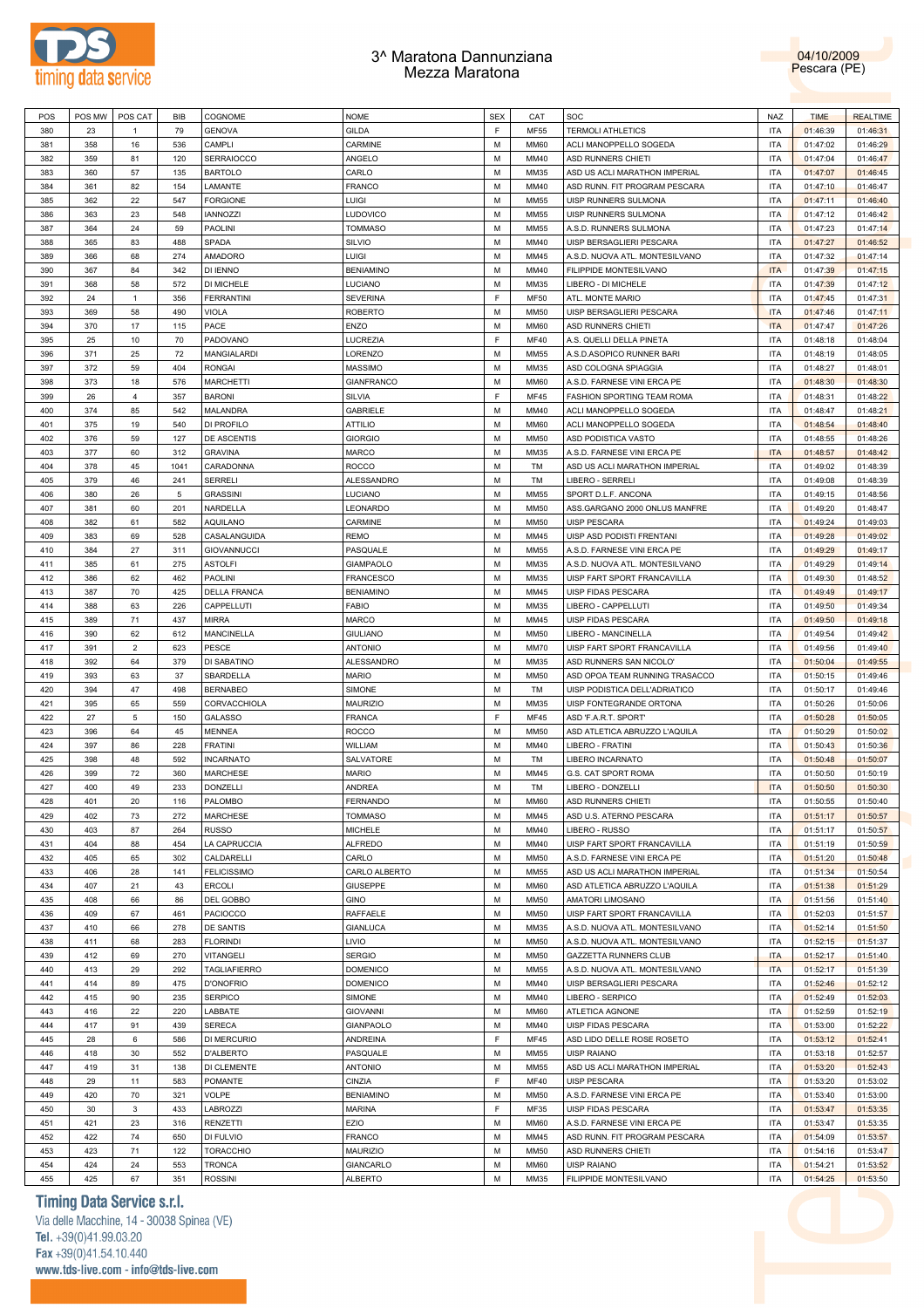



| POS | POS MW | POS CAT        | <b>BIB</b> | COGNOME             | <b>NOME</b>         | <b>SEX</b> | CAT         | SOC                            | <b>NAZ</b> | <b>TIME</b> | <b>REALTIME</b> |
|-----|--------|----------------|------------|---------------------|---------------------|------------|-------------|--------------------------------|------------|-------------|-----------------|
| 456 | 31     | 12             | 505        | DI MARCO            | <b>ROSITA</b>       | F.         | <b>MF40</b> | UISP PODISTICA DELL'ADRIATICO  | <b>ITA</b> | 01:54:31    | 01:54:03        |
| 457 | 426    | 75             | 287        | <b>PETRICCIUOLO</b> | <b>VINCENZO</b>     | M          | MM45        | A.S.D. NUOVA ATL. MONTESILVANO | <b>ITA</b> | 01:54:50    | 01:54:12        |
| 458 | 427    | 72             | 23         | DI SALVATORE        | <b>ALVISE</b>       | M          | <b>MM50</b> | ASD OPOA TEAM RUNNING TRASACCO | <b>ITA</b> | 01:54:58    | 01:54:24        |
| 459 | 428    | 92             | 224        | <b>MORETTI</b>      | <b>DANILO</b>       | M          | MM40        | LIBERO - MORETTI               | <b>ITA</b> | 01:55:05    | 01:54:44        |
| 460 | 429    | 76             | 87         | <b>BARONE</b>       | <b>GIANFRANCO</b>   | М          | MM45        | ATLETICA MOLISE AMATORI        | <b>ITA</b> | 01:55:28    | 01:54:56        |
| 461 |        | 73             | 322        |                     | <b>EMILIO BRUNO</b> | M          | MM50        |                                | <b>ITA</b> |             |                 |
|     | 430    |                |            | ZAMPACORTA          |                     |            |             | A.S.D. FARNESE VINI ERCA PE    |            | 01:55:38    | 01:55:23        |
| 462 | 431    | 32             | 164        | CARDARELLA          | <b>ERMINIO</b>      | М          | MM55        | ASD PODISTICA SAN SALVO        | <b>ITA</b> | 01:55:39    | 01:55:33        |
| 463 | 432    | 68             | 350        | <b>ROSSINI</b>      | ALESSANDRO          | M          | MM35        | FILIPPIDE MONTESILVANO         | <b>ITA</b> | 01:55:40    | 01:55:06        |
| 464 | 433    | 3              | 136        | DE PANPHILIS        | GIOSUE'             | M          | MM65        | ASD US ACLI MARATHON IMPERIAL  | <b>ITA</b> | 01:55:45    | 01:55:02        |
| 465 | 434    | 33             | 17         | <b>MARCHI</b>       | <b>GIOVANNI</b>     | M          | MM55        | ASD PODISTICA LUCO DEI MARSI   | <b>ITA</b> | 01:55:46    | 01:55:26        |
| 466 | 435    | 93             | 106        | DI FELICIANTONIO    | <b>SERGIO</b>       | M          | MM40        | ASD RUNNERS CHIETI             | <b>ITA</b> | 01:55:51    | 01:55:37        |
| 467 | 32     | 13             | 211        | NARDELLA            | <b>FILOMENA</b>     | F.         | <b>MF40</b> | PODISTICA SANNICANDRO          | <b>ITA</b> | 01:55:54    | 01:55:30        |
| 468 | 436    | 77             | 169        | DI CESARE           | <b>NICOLAS</b>      | M          | MM45        | ASD PODISTICA SAN SALVO        | <b>ITA</b> | 01:55:55    | 01:55:46        |
| 469 | 437    | 12             | 310        | <b>FAGNANO</b>      | <b>STEFANO</b>      | M          | <b>SM</b>   | A.S.D. FARNESE VINI ERCA PE    | <b>ITA</b> | 01:56:01    | 01:55:39        |
| 470 | 33     | $\overline{2}$ | 102        | <b>CONTROGUERRA</b> | LETIZIA             | F          | <b>MF55</b> | ASD RUNNERS CHIETI             | <b>ITA</b> | 01:56:15    | 01:55:45        |
|     |        |                |            |                     |                     |            |             |                                |            |             |                 |
| 471 | 438    | 25             | 110        | <b>DILIGENTI</b>    | <b>ENIO</b>         | M          | <b>MM60</b> | ASD RUNNERS CHIETI             | <b>ITA</b> | 01:56:15    | 01:55:44        |
| 472 | 34     | $\overline{4}$ | 225        | <b>SATOLLI</b>      | <b>SARA</b>         | F          | <b>TF</b>   | LIBORO - SATOLLI               | <b>ITA</b> | 01:56:21    | 01:56:00        |
| 473 | 439    | 78             | 175        | <b>PASSUCCI</b>     | SILVIO              | M          | MM45        | ASD PODISTICA SAN SALVO        | <b>ITA</b> | 01:56:23    | 01:56:16        |
| 474 | 35     | 14             | 84         | <b>TOFFI</b>        | <b>ROBERTA</b>      | F          | <b>MF40</b> | ATLETICA PODISTICA CASTELLINO  | <b>ITA</b> | 01:56:25    | 01:56:07        |
| 475 | 440    | 50             | 230        | <b>MOSTACCI</b>     | ANTONELLO           | M          | TM          | LIBERO - MOSTACCI              | <b>ITA</b> | 01:56:29    | 01:55:58        |
| 476 | 441    | 69             | 606        | <b>RICCI</b>        | <b>FRANCESCO</b>    | М          | MM35        | UISP TOCCO RUNNER              | <b>ITA</b> | 01:56:31    | 01:56:08        |
| 477 | 442    | 94             | 1112       | PAGAZZI             | <b>GIANLUCA</b>     | M          | MM40        | <b>ITALIANA AZZANO RUNNERS</b> | <b>ITA</b> | 01:56:35    | 01:56:17        |
| 478 | 443    | 74             | 76         | <b>STELLA</b>       | COSTANTINO          | M          | MM50        | A.S.D.ASOPICO RUNNER BARI      | <b>ITA</b> | 01:56:46    | 01:56:31        |
| 479 | 444    | $\overline{4}$ | 69         | <b>RICUPERO</b>     | <b>DOMENICO</b>     | M          | MM65        | <b>CUS BARI</b>                | <b>ITA</b> | 01:56:48    | 01:56:34        |
|     |        |                |            |                     |                     |            |             |                                |            |             |                 |
| 480 | 445    | 34             | 31         | <b>MARINETTI</b>    | <b>BENITO</b>       | M          | <b>MM55</b> | ASD OPOA TEAM RUNNING TRASACCO | <b>ITA</b> | 01:56:52    | 01:56:22        |
| 481 | 446    | 5              | 172        | <b>MANES</b>        | <b>NICOLA</b>       | M          | MM65        | ASD PODISTICA SAN SALVO        | <b>ITA</b> | 01:56:59    | 01:56:39        |
| 482 | 447    | 51             | 114        | MAZZOCCO            | <b>MIRCO</b>        | M          | <b>TM</b>   | ASD RUNNERS CHIETI             | <b>ITA</b> | 01:57:33    | 01:57:14        |
| 483 | 448    | 26             | 517        | PAVONE              | LUCIO               | M          | <b>MM60</b> | UISP PODISTICA DELL'ADRIATICO  | <b>ITA</b> | 01:57:54    | 01:57:22        |
| 484 | 449    | 95             | 323        | <b>D'ANTEO</b>      | ANGELO              | М          | MM40        | ASD G.P. ANGOLANO              | <b>ITA</b> | 01:58:02    | 01:57:49        |
| 485 | 450    | 75             | 40         | MAMBELLA            | LUCIANO             | M          | MM50        | LIBERO MAMBELLA                | <b>ITA</b> | 01:58:13    | 01:57:42        |
| 486 | 451    | 35             | 16         | DI FRANCESCO        | <b>GIANCARLO</b>    | М          | MM55        | ASD PODISTICA LUCO DEI MARSI   | <b>ITA</b> | 01:58:14    | 01:57:56        |
| 487 | 36     | 15             | 589        | DI PIETRANTONIO     | CRISTIANA           | F          | <b>MF40</b> | G.P.A. SAN MARINO              | <b>ITA</b> | 01:58:18    | 01:58:07        |
| 488 | 452    | 36             | 144        | <b>MANCINI</b>      | <b>GENNARO</b>      | М          | MM55        | ASD US ACLI MARATHON IMPERIAL  | <b>ITA</b> | 01:59:03    | 01:58:26        |
|     |        |                |            |                     |                     | M          |             |                                |            |             |                 |
| 489 | 453    | 27             | 170        | <b>FAIETA</b>       | PIERINO             |            | <b>MM60</b> | ASD PODISTICA SAN SALVO        | <b>ITA</b> | 01:59:12    | 01:58:43        |
| 490 | 37     | 5              | 383        | <b>DEL NIBLETTO</b> | <b>FLAVIA</b>       | F          | TF          | ASD POD. NEW CASTLE CAST. VOM. | <b>ITA</b> | 01:59:46    | 01:59:29        |
| 491 | 38     | 5              | 296        | DI FEDERICO         | CRISTINA            | F.         | SF          | ASD AMATORI PODISTI PENNESI    | <b>ITA</b> | 01:59:49    | 01:59:10        |
| 492 | 39     | $\overline{7}$ | 481        | LIZZI               | <b>GRAZIA</b>       | F          | <b>MF45</b> | UISP BERSAGLIERI PESCARA       | <b>ITA</b> | 01:59:57    | 01:59:28        |
| 493 | 454    | 37             | 604        | <b>MELCHIORRE</b>   | DANTE               | M          | <b>MM55</b> | UISP TOCCO RUNNER              | <b>ITA</b> | 01:59:58    | 01:59:36        |
| 494 | 40     | 16             | 317        | <b>COLUMPSI</b>     | <b>TERESA</b>       | F          | <b>MF40</b> | A.S. PEGASO                    | <b>ITA</b> | 02:00:12    | 01:59:49        |
| 495 | 455    | 96             | 97         | <b>BELLIA</b>       | <b>FRANCO</b>       | M          | MM40        | ASD RUNNERS CHIETI             | <b>ITA</b> | 02:00:13    | 01:59:38        |
| 496 | 456    | 97             | 96         | <b>MARISI</b>       | <b>EUGENIO</b>      | М          | MM40        | ASD NUOVA ATLETICA LANCIANO    | <b>ITA</b> | 02:00:24    | 02:00:05        |
| 497 | 457    | 76             | 438        | <b>PULCINA</b>      | <b>PATRIZIO</b>     | M          | MM50        | UISP FIDAS PESCARA             | <b>ITA</b> | 02:00:28    | 02:00:03        |
| 498 | 458    | 70             | 429        | DI MECO             | ALESSANDRO          | М          | MM35        | UISP FIDAS PESCARA             | <b>ITA</b> | 02:00:29    | 02:00:05        |
|     |        |                |            |                     |                     |            |             |                                |            |             |                 |
| 499 | 41     | 8              | 597        | DI FABIO            | <b>EVELINA</b>      | F          | <b>MF45</b> | A.S.D. FARNESE VINI ERCA PE    | <b>ITA</b> | 02:00:37    | 02:00:12        |
| 500 | 459    | 71             | 182        | <b>DE MASSIS</b>    | <b>FABIO</b>        | М          | MM35        | ASD SAN PAOLO VILLA REALE      | <b>ITA</b> | 02:00:41    | 02:00:29        |
| 501 | 460    | 77             | 359        | CASTELLANI          | <b>GRAZIANO</b>     | М          | MM50        | <b>LBM SPORT TEAM</b>          | <b>ITA</b> | 02:01:18    | 02:00:44        |
| 502 | 42     | 9              | 103        | D'AMICODATRI        | <b>ANTONIETTA</b>   | F          | <b>MF45</b> | <b>ASD RUNNERS CHIETI</b>      | <b>ITA</b> | 02:01:27    | 02:00:52        |
| 503 | 43     | $\overline{4}$ | 486        | PANNELLINI          | <b>TANIA</b>        | E          | <b>MF35</b> | UISP BERSAGLIERI PESCARA       | <b>ITA</b> | 02:02:18    | 02:01:48        |
| 504 | 461    | 3              | 477        | DI LALLO            | <b>ANTONIO</b>      | M          | <b>MM70</b> | UISP BERSAGLIERI PESCARA       | <b>ITA</b> | 02:03:23    | 02:03:00        |
| 505 | 462    | 78             | 375        | <b>MARIANBI</b>     | DANTE               | М          | MM50        | ASD ATLETICA FRAMASIL PINETO   | ITA        | 02:04:09    | 02:03:47        |
| 506 | 463    | 52             | 422        | D'AMICO             | <b>JACOPO</b>       | M          | TM          | UISP FIDAS PESCARA             | <b>ITA</b> | 02:04:24    | 02:04:24        |
| 507 | 464    | $\overline{4}$ | 371        | DE SIMONE           | <b>VITTORIO</b>     | M          | <b>MM70</b> | ASD RICCI SPORT L'UOMO LEPIER  | <b>ITA</b> | 02:04:44    | 02:04:11        |
|     |        |                |            |                     |                     |            |             |                                |            |             |                 |
| 508 | 465    | 72             | 459        | <b>MINCONE</b>      | ADAMO               | M          | MM35        | UISP FART SPORT FRANCAVILLA    | <b>ITA</b> | 02:05:13    | 02:04:38        |
| 509 | 466    | 38             | 415        | PIERINI             | <b>ROBERTO</b>      | М          | MM55        | UISP IL CRAMPO LANCIANO        | <b>ITA</b> | 02:05:49    | 02:05:27        |
| 510 | 44     | 10             | 411        | <b>COSTANTINI</b>   | PIERA               | F          | <b>MF45</b> | UISP IL CRAMPO LANCIANO        | <b>ITA</b> | 02:05:49    | 02:05:27        |
| 511 | 467    | 98             | 617        | DI BARBARO          | MARCO               | M          | MM40        | UISP FIDAS PESCARA             | <b>ITA</b> | 02:06:00    | 02:05:29        |
| 512 | 45     | 17             | 108        | DI MARZIO           | <b>RITA</b>         | F          | <b>MF40</b> | ASD RUNNERS CHIETI             | <b>ITA</b> | 02:06:04    | 02:05:28        |
| 513 | 468    | 28             | 451        | <b>FERRARI</b>      | LUCIO               | М          | MM60        | UISP FART SPORT FRANCAVILLA    | <b>ITA</b> | 02:06:09    | 02:05:54        |
| 514 | 46     | 18             | 104        | DEL TORO            | <b>VIVIANA</b>      | F          | <b>MF40</b> | ASD RUNNERS CHIETI             | <b>ITA</b> | 02:06:48    | 02:06:39        |
| 515 | 469    | 39             | 140        | DI PRIMIO           | WALTER              | M          | MM55        | ASD US ACLI MARATHON IMPERIAL  | <b>ITA</b> | 02:06:48    | 02:06:32        |
| 516 | 470    | 29             | 447        | DI BATTISTA         | <b>GIAMPIERO</b>    | M          | <b>MM60</b> | UISP FART SPORT FRANCAVILLA    | <b>ITA</b> | 02:07:07    | 02:06:34        |
|     |        |                |            |                     |                     | F.         |             |                                |            |             |                 |
| 517 | 47     | 11             | 480        | KIJEYUK             | ALINA               |            | <b>MF45</b> | UISP BERSAGLIERI PESCARA       | <b>ITA</b> | 02:07:55    | 02:07:30        |
| 518 | 48     | 19             | 600        | <b>GIARDINELLI</b>  | ANTONELLA           | E          | <b>MF40</b> | A.S.D. FARNESE VINI ERCA PE    | <b>ITA</b> | 02:08:51    | 02:08:26        |
| 519 | 471    | 53             | 238        | PALMA               | LUCA                | M          | TM          | LIBERO - PALMA                 | <b>ITA</b> | 02:09:45    | 02:09:16        |
| 520 | 472    | 79             | 491        | ZAVARELLA           | <b>MAURO</b>        | M          | MM45        | UISP BERSAGLIERI PESCARA       | <b>ITA</b> | 02:09:48    | 02:09:31        |
| 521 | 49     | 12             | 496        | PAOLUCCI            | SANDRA              | F.         | <b>MF45</b> | UISP - TOLLO                   | <b>ITA</b> | 02:10:15    | 02:09:38        |
| 522 | 473    | 79             | 603        | LATTANZIO           | FERNANDO            | M          | MM50        | UISP TOCCO RUNNER              | <b>ITA</b> | 02:11:04    | 02:10:53        |
| 523 | 474    | 30             | 558        | AVAGLIANO           | LUCIANO             | M          | <b>MM60</b> | UISP FONTEGRANDE ORTONA        | <b>ITA</b> | 02:11:35    | 02:11:21        |
| 524 | 475    | 54             | 239        | <b>PITOCCO</b>      | DAVIDE              | M          | TM          | LIBERO - PITOCCO               | <b>ITA</b> | 02:12:28    | 02:12:07        |
| 525 | 476    | 40             | 26         | <b>GALLIANI</b>     | <b>GIACOMO</b>      | М          | MM55        | ASD OPOA TEAM RUNNING TRASACCO | <b>ITA</b> | 02:14:32    | 02:14:23        |
|     |        |                |            |                     |                     | M          |             |                                |            |             |                 |
| 526 | 477    | 80             | 581        | VALERI              | <b>ANTONIO</b>      |            | MM45        | <b>UISP PESCARA</b>            | <b>ITA</b> | 02:14:33    | 02:14:19        |
| 527 | 478    | 81             | 550        | <b>PACINELLI</b>    | LUCIANO             | M          | MM45        | UISP COLOGNA SPIAGGIA          | <b>ITA</b> | 02:16:30    | 02:16:16        |
| 528 | 479    | 41             | 146        | <b>PERRUCCI</b>     | PIETRO              | M          | MM55        | ASD US ACLI MARATHON IMPERIAL  | <b>ITA</b> | 02:17:43    | 02:17:01        |
| 529 | 480    | 55             | 254        | <b>IADECOLA</b>     | LUCA                | M          | TM          | LIBERO - IADECOLA              | <b>ITA</b> | 02:19:14    | 02:18:56        |
|     |        |                |            |                     |                     |            |             |                                |            |             |                 |
| 530 | 481    | 99             | 435        | MAZZOCCHETTI        | <b>FABRIZIO</b>     | М          | MM40        | UISP FIDAS PESCARA             | ITA        | 02:21:30    | 02:20:52        |

# **Timing Data Service s.r.l.**